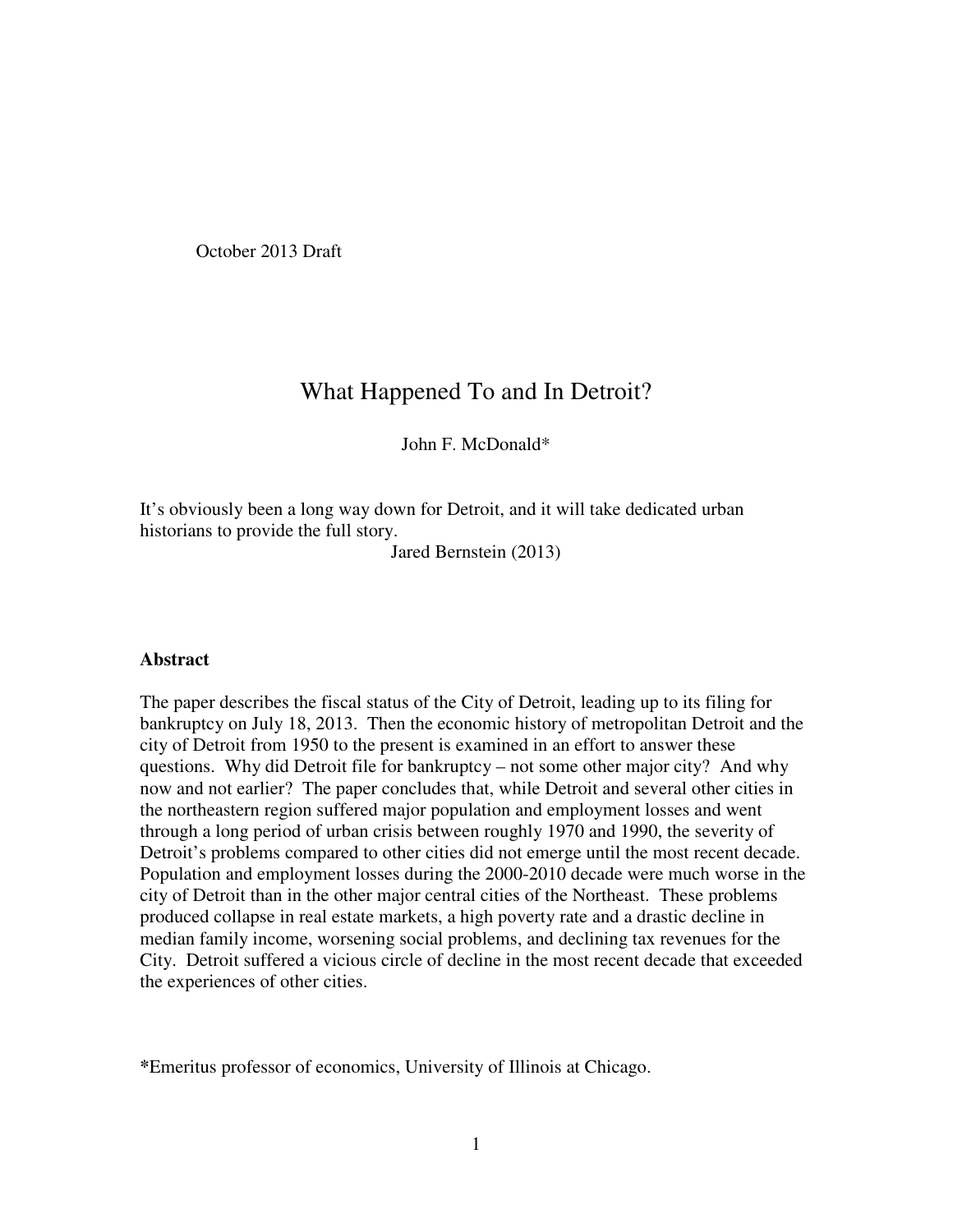### **1. Introduction**

 $\overline{a}$ 

The City of Detroit filed for Chapter 9 bankruptcy on July 18, 2013. While (as of this writing) a bankruptcy judge must rule on whether the City can enter bankruptcy proceedings, it is clear that the City is in dire fiscal circumstances.<sup>1</sup> The purposes of this paper are to outline the development of Detroit's fiscal problems and to explore the underlying economic and social forces at work. In the process of examining these forces comparisons are made with the other major cities of the northeastern U.S. This study is an exercise in what might be called forensic economics (maybe economic pathology?).

 As is well known, the Detroit metropolitan area has been hit by the declining fortunes of the American automobile companies, and the central city has experienced massive losses of population and tax base. However, most of the major northeastern metropolitan areas have experienced roughly similar difficulties – loss of manufacturing base and large-scale suburbanization. And yet only Detroit has declared bankruptcy, and did so in 2013 after decades of central city decline. What makes Detroit different? Or is Detroit really different from the other urban areas in its region? Why Detroit? Why now?

 In this paper basic concepts in urban economics are applied to Detroit. Two major foci in urban economics are the growth (and decline) of metropolitan areas and the spatial distribution of economic activity within a metropolitan area. As Mieszkowski (1987, p. 253) states:

Urban economics addresses two central positive issues. First, it explains the internal form, or the density gradient, of a city vis-à-vis a centralized place of employment, the central business district (CBD); and second, it analyses the determinants of relative city size.

These two topics form the outline of this study. The recent economic history of the Detroit metropolitan area in the aggregate is reviewed, and the changes in the spatial distribution of population and employment are examined in detail. The trends in Detroit are compared to trends in sixteen other major metropolitan areas in the Northeast. Changes in spatial patterns – suburbanization – are of particular relevance for an understanding of Detroit's fiscal problems. Mieszkowski (1987, p. 255) provided a particularly cogent outline of the debate over suburbanization:

Two somewhat conflicting explanations have been offered for suburbanization of metropolitan areas. One, based on the monocentric model of urban areas, stresses technological change, decreasing transportation costs, the increased use of the automobile, rising real incomes, and population growth. The alternative explanation stresses lower suburban tax rates and a variety of central city social factors: high crime rates, congestion, smog, poor schools, and neighborhood

<sup>&</sup>lt;sup>1</sup> The federal bankruptcy court set a hearing date of Oct. 23, 2013 for objections to the City's eligibility for Chapter 9 bankruptcy and March 1, 2014 as the deadline for the City to file a bankruptcy plan. Among legal issues to be settled is the provision in the Michigan constitution that vested pension payments cannot be impaired versus federal bankruptcy law that does envision possible reductions in pensions.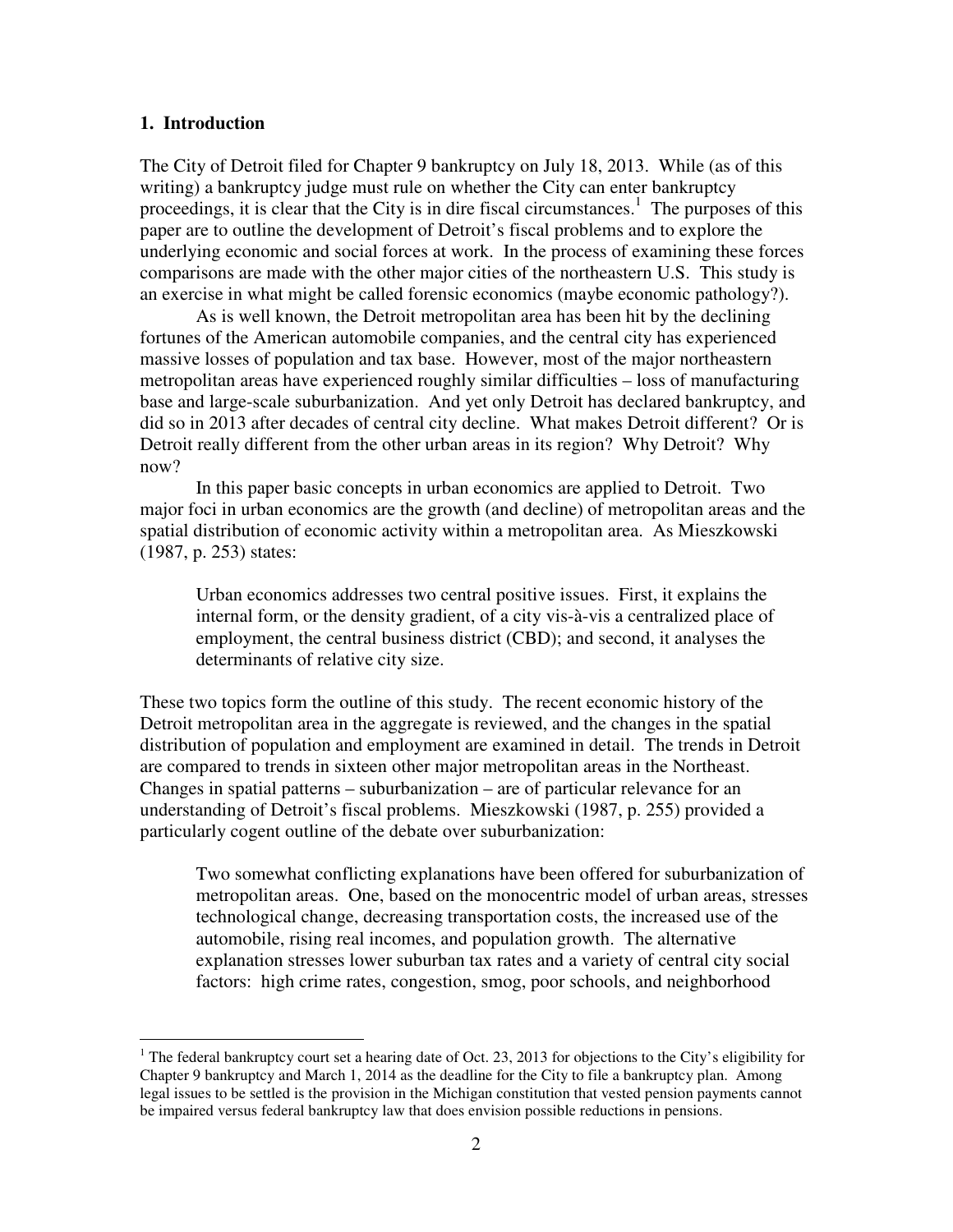blight. According to this explanation middle income families move to the suburbs to escape these problems.

If suburbanization stems from this first set of basic economic forces, then according to Mieszkowski (1987, p. 255)

Intervention and fiscal aid to central cities need to be justified primarily on distributive grounds, to improve the level of public services and the general quality of life for poorer residents of the central city. If, on the other hand, fiscal distortions, crime and the quality of education are important causes of decentralization, the case is much stronger for a broad set of policies to stem the potentially unstable cumulative decline of central cities. Fiscal distortions decrease the overall level of national income by dissipating production and consumption economies. The case for pubic intervention will rest on considerations of allocative efficiency as well as redistributive objectives.

This study reaches a basic conclusion that both sets of forces have been at work in the Detroit metropolitan area. The first set of basic economic forces can explain suburbanization in the era of urban growth roughly from 1950 to 1970, but that the second set of forces has been dominant in the succeeding decades. Detroit suffered one of the largest urban "civil disturbances" in 1967, and the period of urban riots in the late 1960s ushered in a period of urban crisis that lasted two decades in most of the central cities of the Northeast. Migration from the southern U.S. to the northeastern metropolitan areas largely came to an end roughly in 1970 (but until later for Detroit), and white flight to the suburbs accelerated. The 1990s, with its comparatively robust economic growth, were a decade of rebirth for many of the northeastern central cities, including Detroit, but the first decade of the new century saw a return of cumulative decline in an extreme form, Myrdal's (1944) vicious circle.

The first task is to examine the fiscal problems in Detroit.

#### **2. Overview of Fiscal Trends in the City of Detroit**

Kevyn D. Orr was appointed Emergency Manager of Detroit on April 14, 2013, and he provided a "Financial and Operating Plan" on May 12, 2013. The plan reviews the recent fiscal history of the City and discusses the status of public services it provides. Orr (2013) notes that the City is attempting to deliver services to a large area (139 square miles), much of which has low population density and is dominated by vacant lots and abandoned buildings. The city has approximately 60,000 vacant parcels of land and about 78,000 vacant structures (of which some 38,000 are considered to be dangerous). The Detroit Department of Transportation provides unreliable bus service, and the Fire Department has staffing and equipment constraints that prevent up to twelve of 52 installations from operating on any given day. The Public Lighting Department operates a grid that supplies power to 200 commercial customers and 88,000 street lights. Many of the street lights do not work. The grid needs major maintenance and upgrading. Up to 2010 Detroit operated at a loss power generating facilities that supplied some of the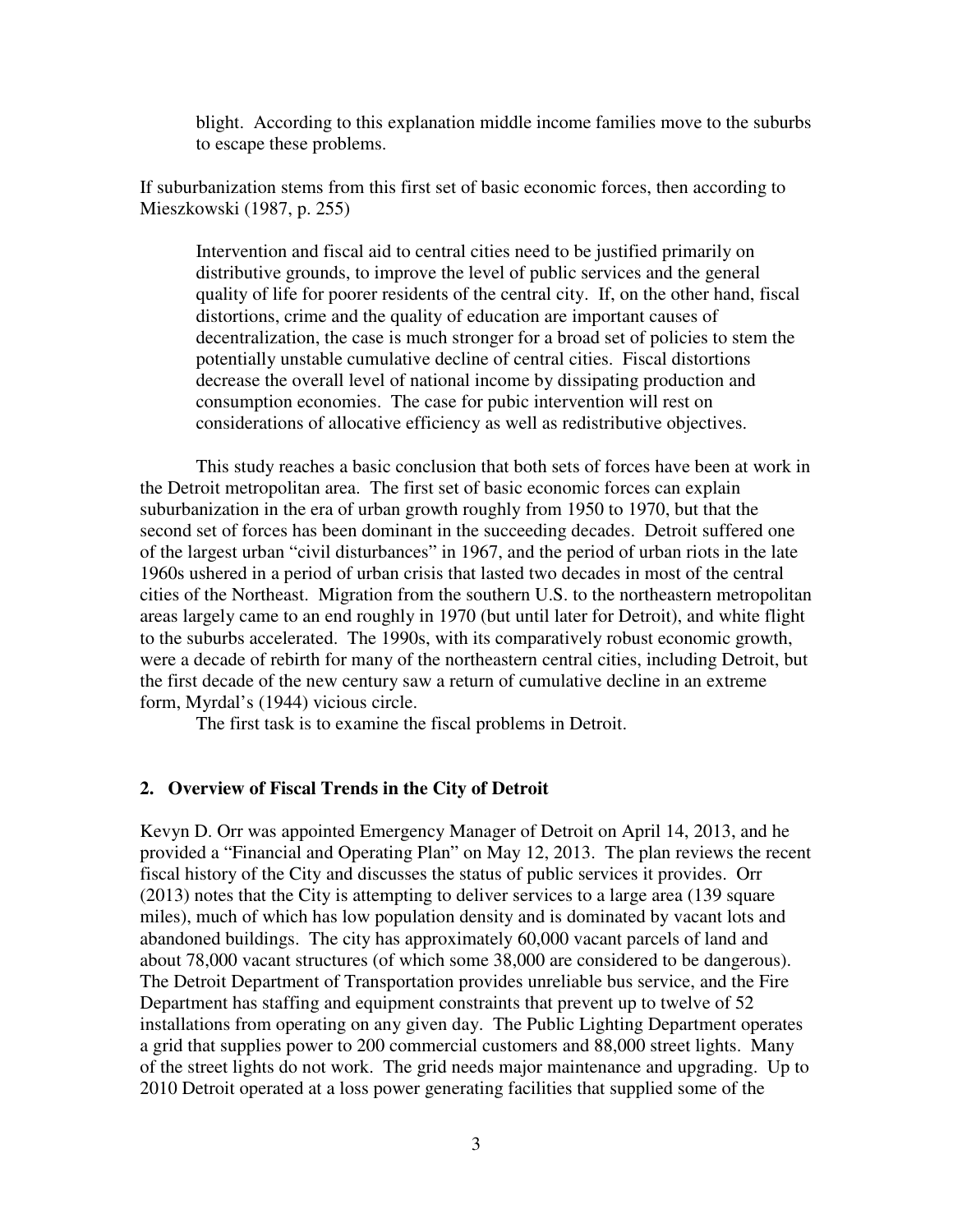power to this grid. The Detroit Water and Sewerage Department provides water to about 4 million people and sewer service to 3 million people in the city and suburbs and generates net revenues in excess of its debt payments. Net revenues were \$406 million and debt payments were \$357 million in 2012. However, this system has failed to comply with environmental regulations and needs to be upgraded. Some current fiscal details provided by Orr (2013) are discussed below.

 A report prepared by the State of Michigan Department of the Treasury (2012) preceded the appointment of Mr. Orr as Emergency Manager. This report is harshly critical of the City. In particular, this report notes that:

> - The City violated State law by not amending its appropriations acts as soon as it became apparent that deviations exist. Revenues were "knowingly overestimated."

- The City did not file adequate or approved deficit elimination plans with the Department of Treasury.

- "The City's deficit elimination plans and proposed budgets proved to be unrealistic."

- The City entered into interest rate swap options that proved to have been unwise.

- The City's bond rating fell below BBB and is considered "junk."

 - The City experienced substantial cash-flow problems and did not make required payments to its pension systems.

- A 2010 audit report of the City's pension systems contains questionable balances.

- The City's poor financial management impacted various federal grant programs.

 Mr. Orr filed for bankruptcy on July 18, 2013 after being unable to reach agreements with creditors, unions, and pension boards. The bankruptcy filing developed by Mr. Orr cited a shrinking tax base caused by declining population, retiree pension and health care costs, borrowing to cover budget deficits, poor record keeping and outmoded computer systems, failure of property owners to pay property taxes, and government corruption.

 A look at the fiscal status of the City of Detroit shall begin with the longer-term data provided by reports from the Citizens Research Council of Michigan (1991, 1996, 2010). Table 1 shows the cumulative surpluses and deficits of the Detroit General Fund from 1976 to the present. This table shows that the General Fund ran deficits during recessionary periods of the late 1970s and early 1980s and the early 1990s, but that each time those deficits subsequently were erased. The General Fund operated with a balanced budget (or with a small surplus) during the mid to late 1990s up through 2000 – a period of relatively robust national economic growth. However, beginning in 2003 the City has run deficits in every year (except 2007, when spending was cut substantially). The cumulative deficit from 2003 to 2009 reached a record level of \$280 million, so the City issued \$250 million in Fiscal Stabilization Bonds in  $2010<sup>2</sup>$  This bond issue brought the cumulative deficit down to \$90 million in 2010, but of course the bonds require coupon payments and must be repaid or refinanced. The bond issue simply hides the real deficit, so Orr (2013) reports the size of the cumulative deficit with and without counting

 $\overline{a}$ 

 $2^2$  The City had issued bonds to cover operating deficits in previous years as well, as shown in Table 2.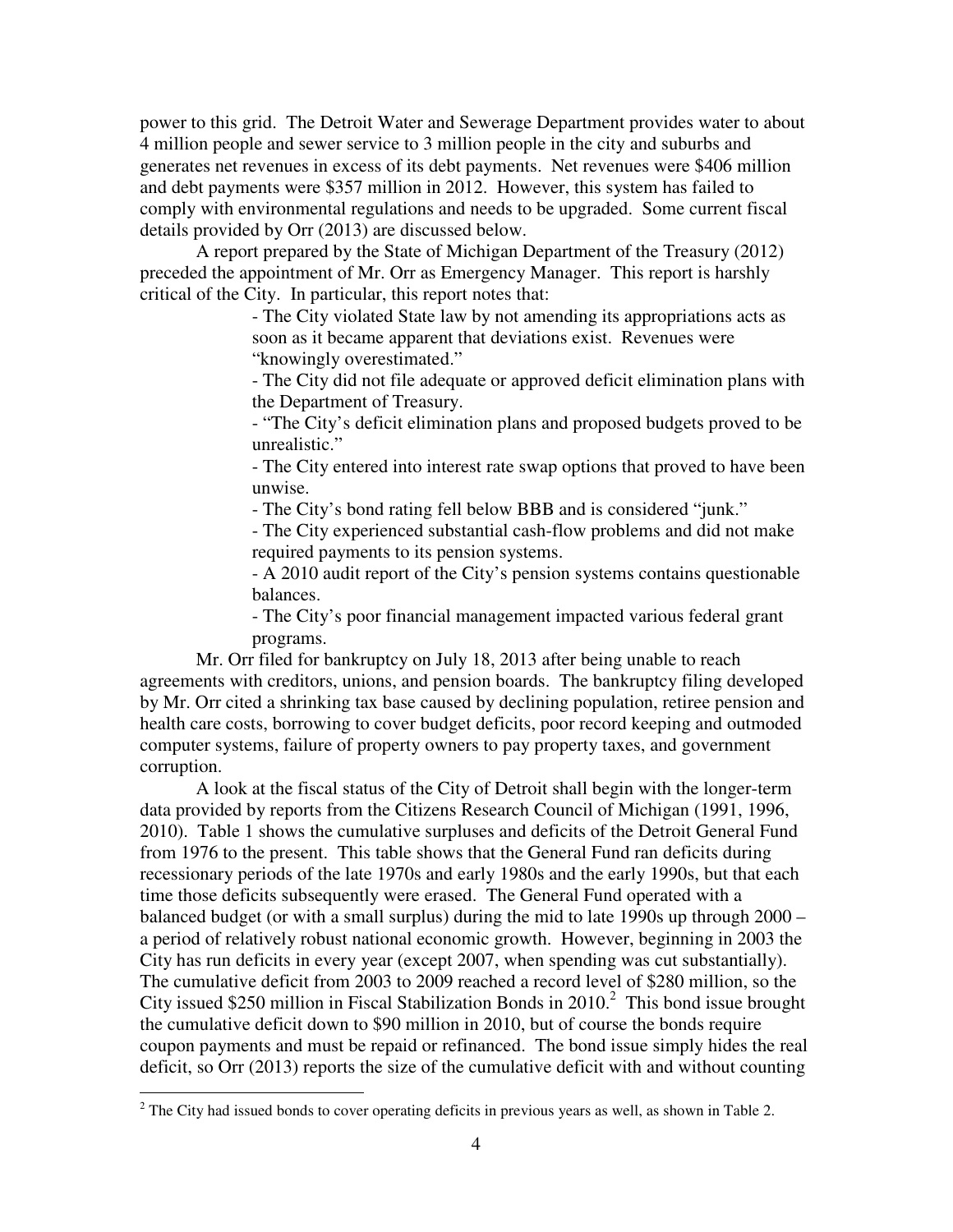the bond issue. Nevertheless, the General Fund continued to run large deficits in 2011 and 2012, and ended fiscal year 2012 with a cumulative deficit of \$326.6 million, a figure that has been reported widely in the press. If 2010 bond issue is not counted, the cumulative deficit is \$576.6 million. In addition, fiscal year 2013 will add about \$60 million to the cumulative deficit. The City has issued another \$137 in Fiscal Stabilization Bonds in FY 2013. Not counting these two bond issues, the City has run deficits in ten of the past eleven years. Furthermore, as discussed below, the City has not been making sufficient payments into the pension funds and deferring maintenance on its facilities. In summary, Table 1 shows that the declaration of bankruptcy was preceded by ten years of deficits.

 The Bureau of the Census reports that the full-time equivalent employment by the City declined from 18,100 in 1999 to 13,700 in 2009, a decline of 24.3% that is in line with the decline in population of 24.9% from 2000 to 2010. The payroll for these employees increased slightly from \$59.5 million per month to \$60.9 per month; the monthly pay per FTE employee increased by 35.9% from \$3301 to \$4487. The employee payroll of \$714 million was 49.7% to total general fund expenditures in 1999 (see Table 1 below), but the 2009 payroll of \$731 million was 63.2% of general fund expenditures according to the State of Michigan Department of Treasury (2012) report.

 General Fund revenues are shown in Table 2 for selected years from 1970 to 2012, with annual data for 2003-2012. The table shows five major sources of revenue – property taxes, municipal income taxes, utility users' taxes, state revenue sharing, and the wagering tax. Casinos were approved by the state for Detroit in 1996, so the wagering tax appears in Table 2 for 2000. Table 2 shows that, except for state revenue sharing, these sources of revenue grew steadily from 1970 to 2000. The maximum amount of state revenue sharing in Table 2 occurs in 1995, and declines steadily thereafter, a decline from \$417 million to \$173 million in 2012. Property tax and municipal income tax revenues started to fall in 2003 and 2005, respectively. The utility users' tax revenues have remained stable, and the wagering tax grew up through 2007 and has remained stable since then. One can conclude that the fiscal problems of the City were delayed for several years by the introduction of casinos and the wagering tax. The "all other" category includes federal funds, Fiscal Stabilization Bond proceeds, other taxes, and miscellaneous other sources. Except for the years in which these bonds were issued, this category shows large declines beginning in 2004. A comparison of 2006 with 2012 shows that the decline in state revenue sharing of \$106.5 million accounts for 38% and the decline in other sources of revenue of \$105.3 million accounts for 37% of the decline of total revenues of \$281.8 million. The decline in property taxes and municipal income taxes of \$88.4 million accounts for 31% of the decline in total revenue. However, the total revenue picture is clouded by the fact that there are discrepancies between the figures provided by the Citizens Research Council of Michigan (2010) and the State of Michigan Department of Treasury (2012). These two sources roughly agree for 2008 and subsequent years, but there are sizable differences of 10% or more for 2003, 2005, and 2007.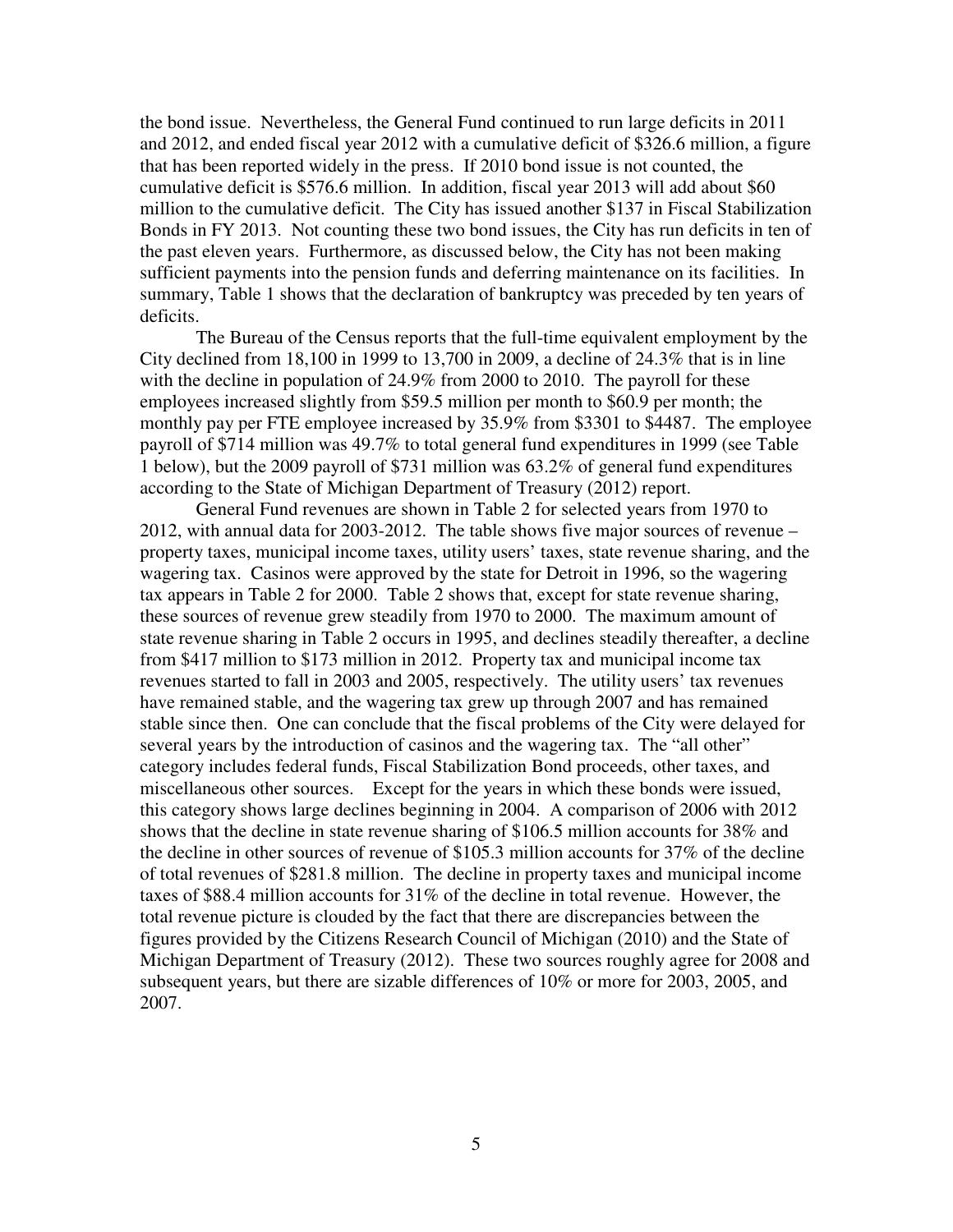| Table 1                                                                |  |
|------------------------------------------------------------------------|--|
| <b>General Fund Cumulative Surpluses and Deficits: City of Detroit</b> |  |

| Fiscal Year | Total                       | Cumulative    | Cumulative    |
|-------------|-----------------------------|---------------|---------------|
|             | Expenditures                | Surplus       | Deficit       |
|             | $($$ millions) <sup>a</sup> | (\$ millions) | (\$ millions) |
| 1976        | 520                         |               | 36.9          |
| 1977        | 557                         | 11.6          |               |
| 1978        | 677                         |               | 8.5           |
| 1979        | 701                         |               | 19.9          |
| 1980        | 777                         |               | 80.9          |
| 1981        | 756                         |               | 115.7         |
| 1982        | 790                         | 3.2           |               |
| 1983        | 795                         |               | 45.7          |
| 1984        | 819                         |               | 27.3          |
| 1985        | 835                         | 47.9          |               |
| 1986        | 937                         | 58.3          |               |
| 1987        | 1050                        | 14.6          |               |
| 1988        | 1089                        | 24.4          |               |
| 1989        | 1118                        | 6.8           |               |
| 1990        | 1276                        |               | 46.5          |
| 1991        | 1188                        |               | 105.9         |
| 1992        | 1152                        |               | 106.1         |
| 1993        | 1065                        |               | 26.2          |
| 1994        | 1431                        |               | 53.4          |
| 1995        | 1141                        | 20.0          |               |
| 1996        | 1448                        | 18.4          |               |
| 1997        | 1323                        | 12.4          |               |
| 1998        | 1403                        | 13.4          |               |
| 1999        | 1438                        | 1.7           |               |
| 2000        | 1511                        | 2.3           |               |
| 2001        | 1489                        |               | 26.4          |
| 2002        | 1576                        | 1.6           |               |
| 2003        | 1601 (1464)                 |               | 69.1          |
| 2004        | $\overline{1578(1578)}$     |               | 95.0          |
| 2005        | 1588 (1492)                 |               | 155.4         |
| 2006        | 1410 (1410)                 |               | 173.7         |
| 2007        | 1278 (1278)                 |               | 155.6         |
| 2008        | 1446 (1181)                 |               | 219.2         |
| 2009        | 1405 (1156)                 |               | 280.0         |
| 2010        | 1279 (1069)                 |               | 90.0          |
| 2011        | 1289 (1070)                 |               | 195.0         |
| 2012        | 1233                        |               | 326.6         |

<sup>a</sup> Figures in parentheses provided by State of Michigan Department of Treasury (2012). Sources: Citizens Research Council of Michigan (1996, 2010) and Orr (2013).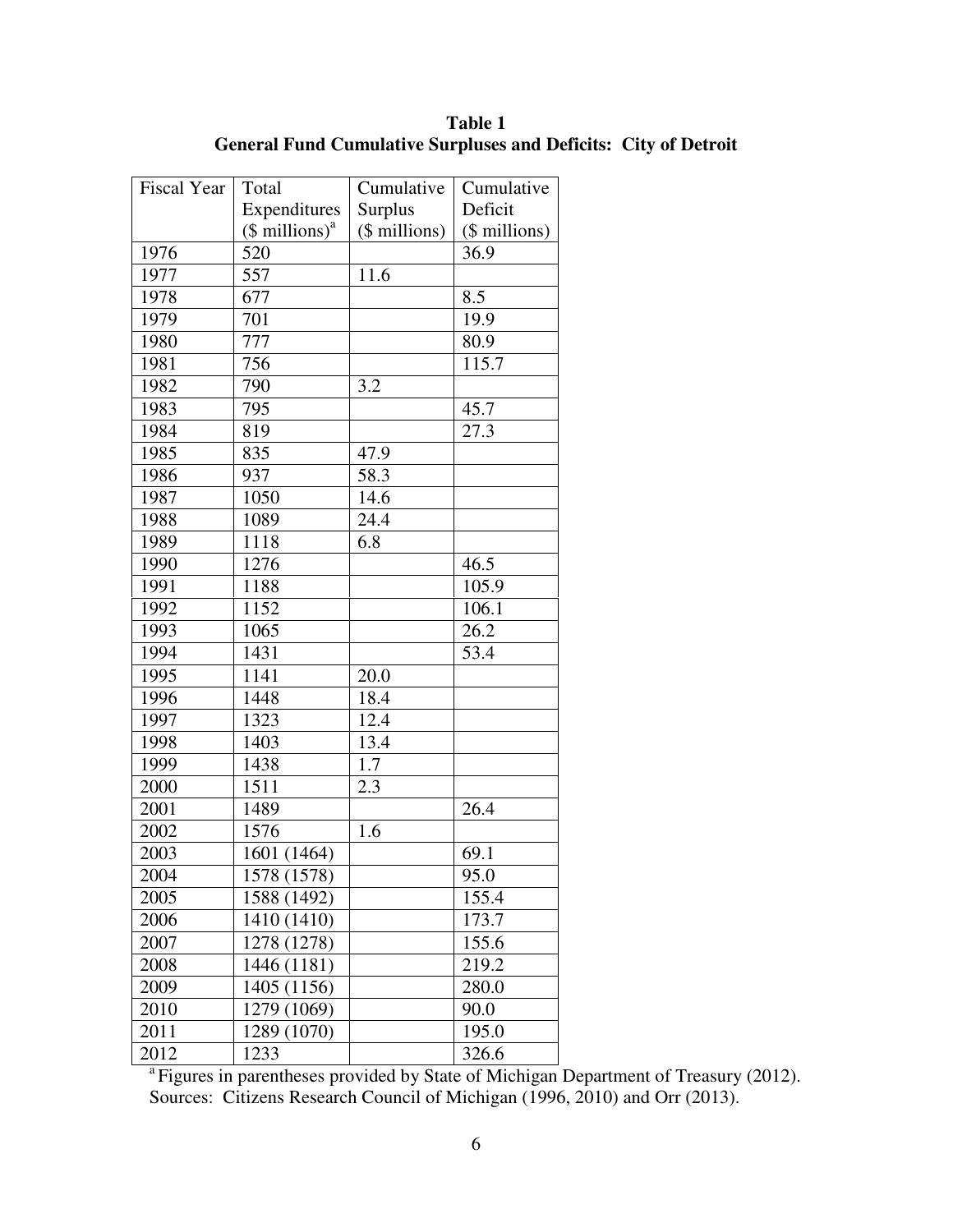| Year | Property | Municipal | <b>Utility</b> | <b>State</b> | Wagering       | All             | Total <sup>b</sup>                                                                           |
|------|----------|-----------|----------------|--------------|----------------|-----------------|----------------------------------------------------------------------------------------------|
|      | Taxes    | Income    | Users'         | Aid          | Tax            | Other $a$       |                                                                                              |
|      |          | Tax       | Tax            |              |                |                 |                                                                                              |
| 1970 | 119.3    | 93.3      | 0              | 48.2         | $\overline{0}$ | 122.8           | 384                                                                                          |
| 1980 | 107.0    | 137.8     | 37.4           | 206.9        | $\overline{0}$ | 227.8           | 717                                                                                          |
| 1989 | 119.9    | 283.7     | 51.2           | 376.6        | $\overline{0}$ | 237.5           | 1069                                                                                         |
| 1995 | 120.6    | 296.3     | 52.5           | 416.7        | $\theta$       | $328.1^{\circ}$ | 1214                                                                                         |
| 2000 | 155.0    | 378.3     | 54.5           | 332.7        | 53.4           | 537.8           | 1512                                                                                         |
| 2003 | 166.2    | 310.9     | 55.3           | 319.7        | 111.3          | 567.3           | 1531 (1380)                                                                                  |
| 2004 | 184.7    | 290.3     | 50.5           | 286.5        | 116.1          | 623.6           | 1552 (1375)                                                                                  |
| 2005 | 181.5    | 282.5     | 52.9           | 282.9        | 138.0          | 589.3°          | 1527 (1605)                                                                                  |
| 2006 | 185.3    | 284.1     | 60.0           | 279.5        | 156.6          | $426.3^{\circ}$ | 1392 (1436)                                                                                  |
| 2007 | 183.5    | 278.3     | 53.8           | 271.1        | 179.8          | 329.7           | 1296 (1487)                                                                                  |
| 2008 | 155      | 276       | 52             | 250          | 180            | $385^{\circ}$   | 1393 (1378)                                                                                  |
| 2009 | 164      | 241       | $55^{\rm d}$   | 267          | 173            | 382             | 1281 (1268)                                                                                  |
| 2010 | 143      | 217       | $55^{\rm d}$   | 264          | 183            | $596^{\circ}$   | 1457 (1438)                                                                                  |
| 2011 | 183      | 228       | $55^{\rm d}$   | 239          | 177            | 350             | 1232 (1220)                                                                                  |
| 2012 | 148      | 233       | $55^{\rm d}$   | 173          | 181            | 321             | 1111                                                                                         |
|      |          |           |                |              |                |                 | <sup>a</sup> Residual figure based on data from Citizens Research Council of Michigan (1991, |

**Table 2 City of Detroit General Fund Revenues (\$ millions)** 

1996, 2010) and Orr (2013). Includes federal funds, Fiscal Stabilization Bond proceeds, other taxes, and other sources.

<sup>b</sup> Totals based on data from Citizens Research Council of Michingan (1991, 1996, 2010) and Orr (2013). Figures in parentheses provided by State of Michigan (2012).

 $c$  Fiscal Stabilization Bond proceeds: \$125 mil. in 1995, \$248 mil. in 2005, \$35 mil. in 2006, \$75 mil. in 2008, and \$250 mil. in 2010.

d Estimated.

Sources: Citizens Research Council of Michigan (1991, 1996, 2010), State of Michigan (2012), and Orr (2013).

 Growing liabilities on Detroit's balance sheet are other critical problems. Orr (2013) shows that as of June 30, 2012 total liabilities were \$15.67 billion, another total that has been reported in the press.<sup>3</sup> However, \$5.45 billion of the liabilities are water and sewer bonds, the debt service of which is more than covered by the net revenues of the system. Detroit has issued \$1.09 billion in tax obligation bonds (limited and

<sup>&</sup>lt;sup>3</sup> The debt figures from Orr (2013) for 2012 are in rough agreement with the figures provided by the State of Michigan Department of Treasury (2012) for 2011.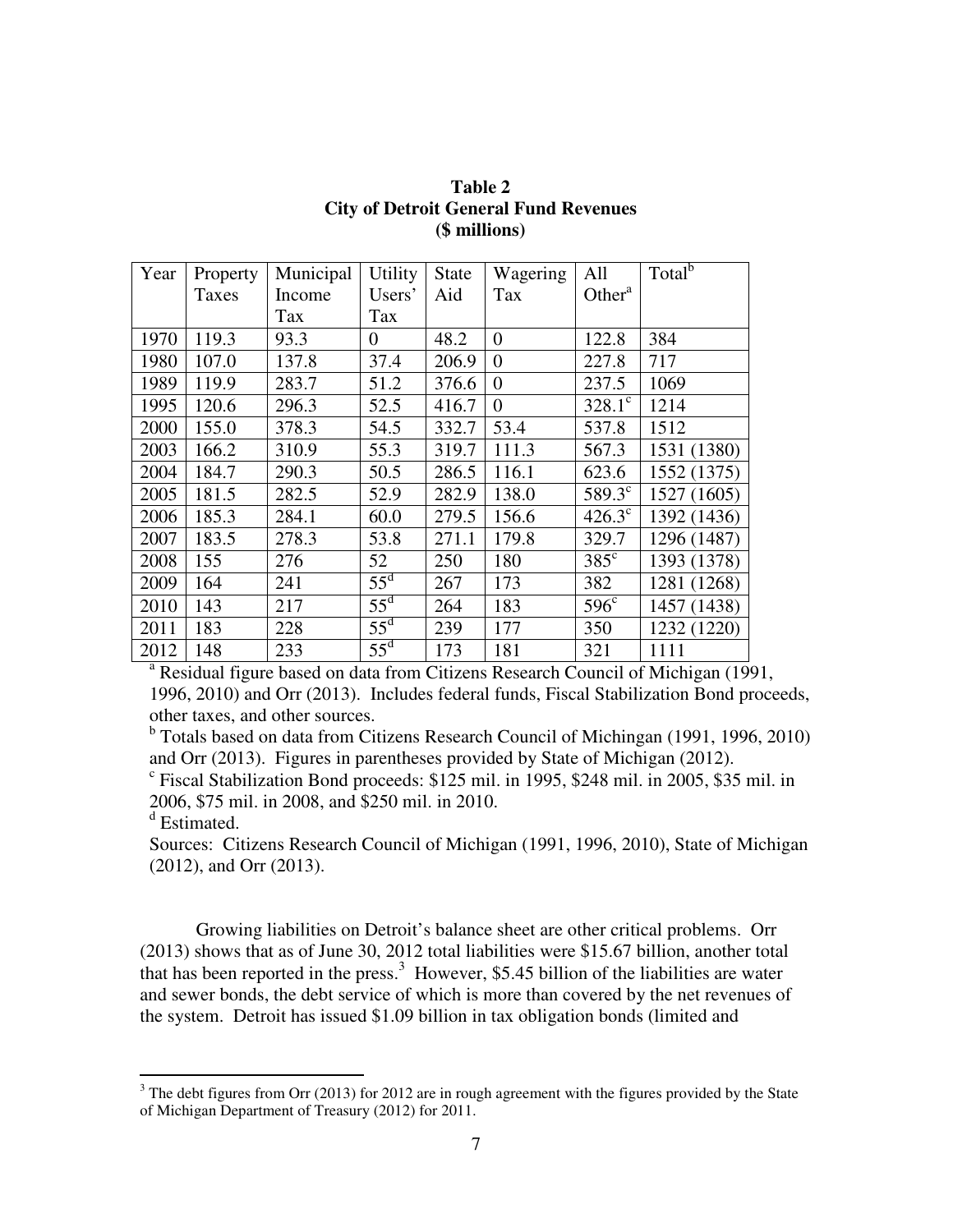unlimited) and \$0.53 billion in state revolving loans. Notes and loans payable as of June 30, 2012 were \$124 million.

Pension obligation certificates total \$1.45 billion. Interest rate swaps contracts for these certificates that protect the City if interest rates rise were executed in 2005 and 2006 that required payments of \$50 million per year to the financial institutions beginning in 2009. Unfunded actuarial accrued liabilities (UAAL) for pensions and other post-employment benefits (OPEB) total \$6.37 billion, of which \$5.73 billion are for OPEB - mainly medical benefits for retirees. In fact, medical benefits for retirees are completely unfunded. The two Detroit pension systems (one for police and fire and one for general employees) have seen the ratio of retirees to current employees increase in recent years. In 2011 the general retirement system paid benefits equal to 70% of the annual payroll of the relevant municipal departments (compared to 35% in 2004), and the police and fire retirement system paid out benefits equal to 114% of the current payrolls of the departments (compared to 79% in 2004). Payments by the City into the pension system in FY 2013 were \$31 million out of the \$134 million that should have been made.

When Mr. Orr arrived he found that (as of April 26, 2013) the City had cash on hand of \$64 million and current obligations of \$226 million.

#### **3. Detroit in the Period of Urban Growth: 1950-1970**

In McDonald (2008) I have called the period from 1950 to roughly 1970 the period of urban growth and labeled the subsequent twenty years the period of urban crisis. This section is a review of 1950-1970 for Detroit, with comparisons to the other major urban areas of the northeastern U.S. Sugrue (1996) provides a detailed history of the "origins of the urban crisis" in Detroit that concentrates on the 1940s, 50s, and 60s, and Galster (2012) is a brief history of Detroit from its founding in 1701. See the references in these two volumes to the extensive Detroit bookshelf.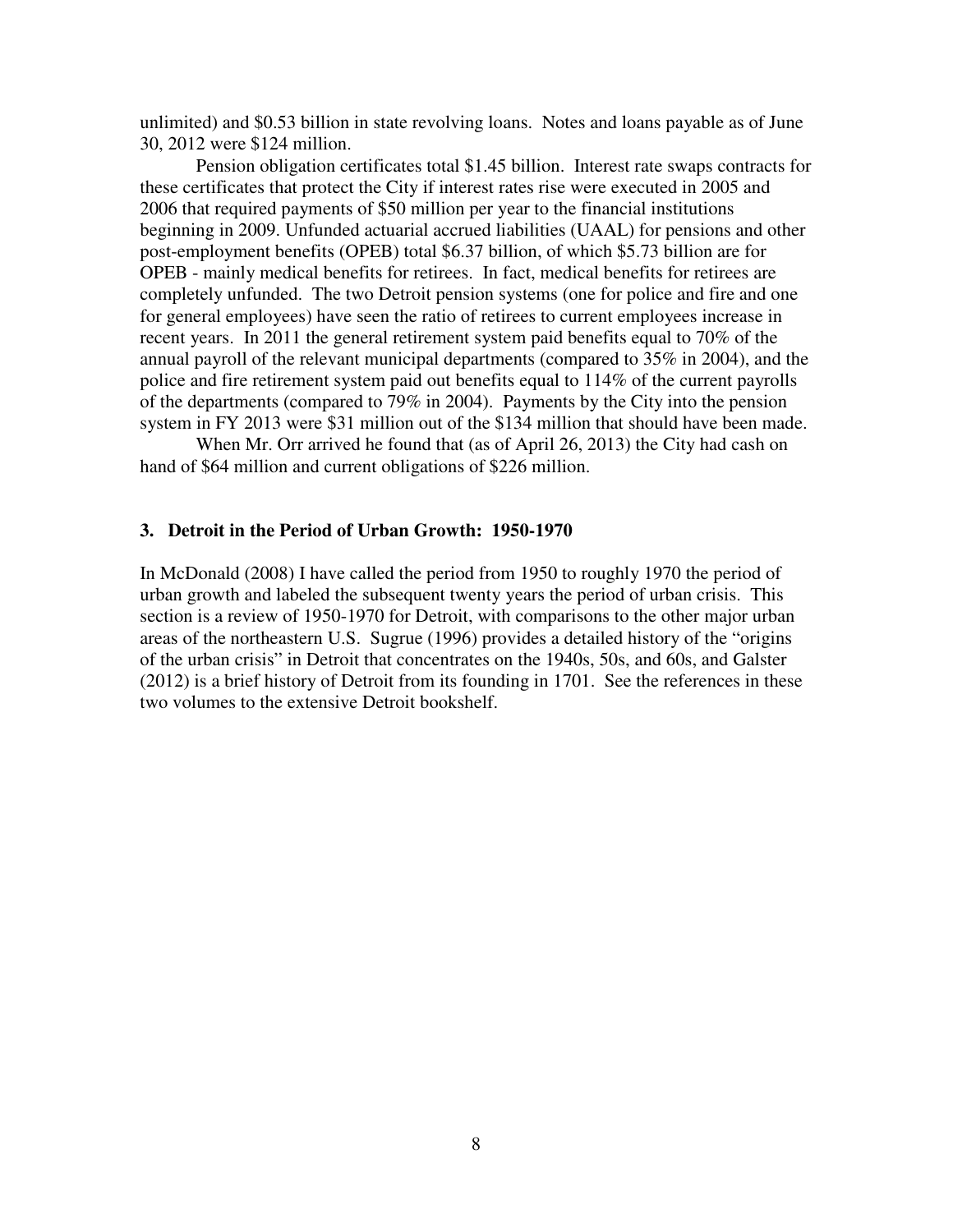| Year | <b>MSA</b> | <b>MSA Black</b> | City of Detroit | City of Detroit         |
|------|------------|------------------|-----------------|-------------------------|
|      | Population | Population       | Population      | <b>Black Population</b> |
| 1950 | 3016*      | 358 (nonwhite)   | 1850            | 300 (nonwhite)          |
| 1960 | 3950       | 564 (nonwhite)   | 1670            | 482 (nonwhite)          |
|      | 31.0%      |                  | $-9.7\%$        |                         |
| 1970 | 4431       | 757 (nonwhite)   | 1511            | 660 (nonwhite)          |
|      | 12.2%      |                  | $-9.5\%$        |                         |
| 1980 | 4353       | 885              | 1203            | 754                     |
|      | $-1.8%$    |                  | $-20.4%$        |                         |
| 1990 | 4249       | 937              | 1028            | 776                     |
|      | $-2.4\%$   |                  | $-14.5%$        |                         |
| 2000 | 4453       | 1035             | 951             | 772                     |
|      | 4.8%       |                  | $-7.5\%$        |                         |
| 2010 | 4296       | 1012             | 714             | 590                     |
|      | $-3.5\%$   |                  | $-24.9%$        |                         |

**Table 3 Population in Detroit (1000s)** 

\* MSA in 1950 defined as Wayne, Macomb, and Oakland Counties. Monroe and St. Clair Counties are added for 1960, and Lapeer County is added for 1970 and later years. Population figures (1000s) for these counties are:

|           | 1950 | 1960 | 1970 |
|-----------|------|------|------|
| Monroe    | 76   | 101  | 119  |
| St. Clair | 92.  | 107  | 120  |
| Lapeer    | 36   | 42   | 52   |

Use of these figures permits one to hold land area constant over time for total MSA population.

Source: Census of Population.

 $\overline{a}$ 

 As shown in Table 3, Detroit was a metropolitan area of 3.016 million in 1950, and 61.3% of the population (1.85 million) resided in the city of Detroit. Both the metropolitan area and the central city ranked fourth among the metro areas and cities in the Northeast (behind New York, Chicago, and Philadelphia). The black population of the metropolitan area was 358,000; 83.8% of whom lived in the central city. The black population made up 11.9% of the population of the metropolitan area and 16.2% of the central city population. The percentage of black population was typical for major northeastern urban areas. The mean percentage black population for the 17 largest metro areas in the Northeast was 10.4%, and the mean percentage for their central cities was 13.8%.<sup>4</sup> Total employment in the metropolitan area in 1950 was 1.193 million, and 46.9% of those jobs (560,000) were in manufacturing. This concentration of employment

<sup>&</sup>lt;sup>4</sup> The 17 metro areas used as comparison areas in this paper are New York, Chicago, Philadelphia, Detroit, Boston, Pittsburgh, St. Louis, Cleveland, Washington DC, Baltimore, Minneapolis-St. Paul, Buffalo, Cincinnati, Milwaukee, Kansas City, Indianapolis, and Columbus. See McDonald (2008) for extensive analysis of this group.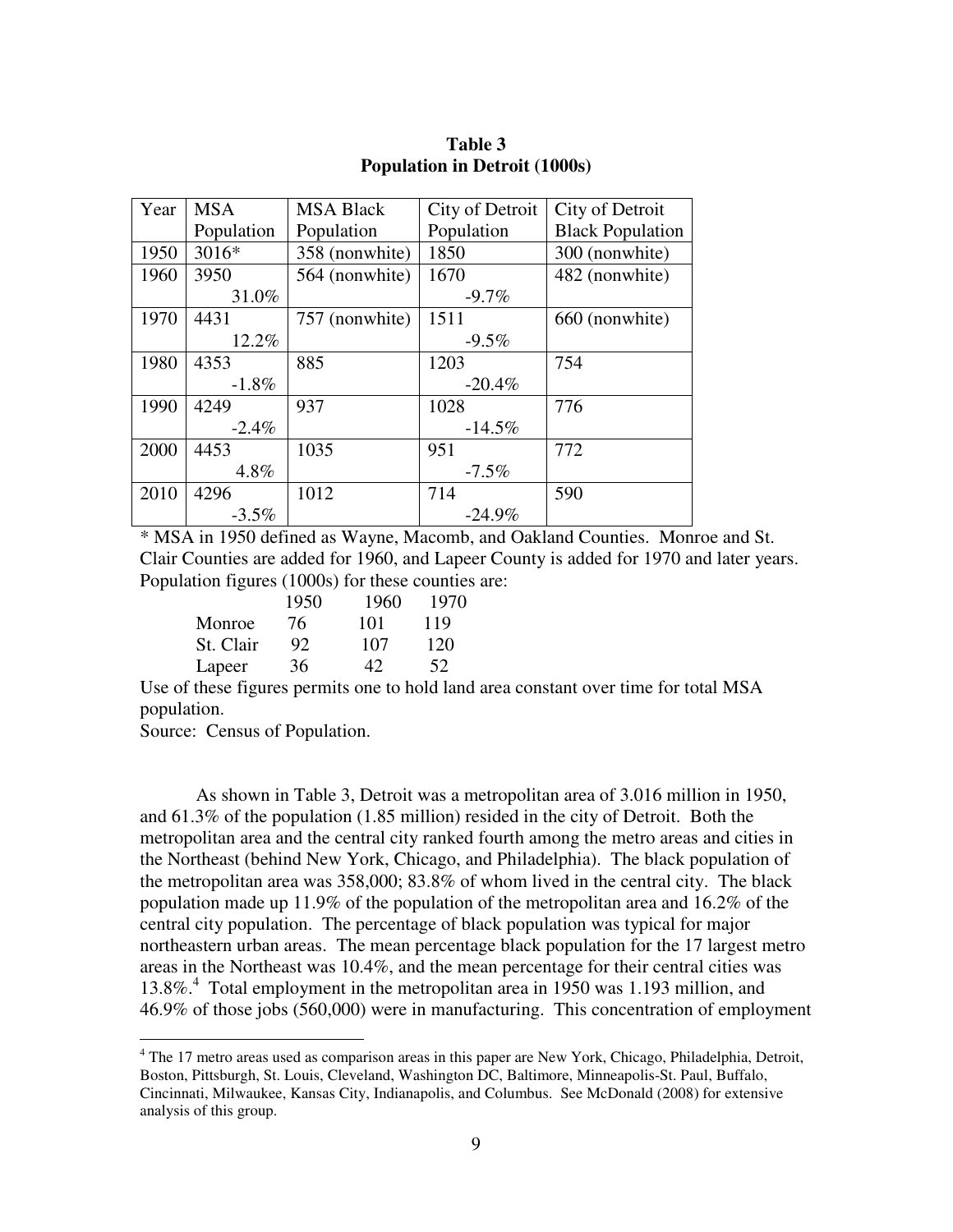in manufacturing was the largest among the 17 major urban areas of the Northeast. The next-highest concentration in manufacturing was 42.8% in Milwaukee (40.5% in Cleveland and 40.3% in Buffalo). The mean for the 17 metro areas was 32.5%. A majority of the manufacturing jobs were located in the city of Detroit (60.8% in 1947). In addition, another 12.8% of the manufacturing jobs (mainly jobs with Ford Motor Company) were located in Dearborn, which is adjacent to the city of Detroit. Employment in finance, insurance, and real estate (FIRE) and business services made up just 4.4% (52,000) of total employment, a figure that is below the mean for the 17 metro areas of 5.64%. New York led the way in employment in these sectors with 8.7% of employment (463,000 out of 5.314 million in total employment). Median male earnings of \$3277 per year was the highest of any of the 17 metro areas (mean of medians for the 17 was \$2966), probably because of the heavy concentration in manufacturing employment at the time. Median female earnings were \$1483 per year, a figure exceeded only in Washington DC (\$2004), New York (\$1708), and Chicago (\$1610). The mean for median female earnings for the 17 metro areas was \$1427, so female earnings in Detroit were fairly typical for northeastern metro areas.

 Housing conditions in metropolitan Detroit were above average for the major northeastern metro areas. Only 13.1% of housing units in metro Detroit was rated as substandard (lacking hot running water or private toilet and bath, or in dilapidated condition). The percentage substandard ranged from a rather incredible 34.1% in metro St. Louis and 32.1% in metro Pittsburgh to 11.3% in the Cleveland metropolitan area. The mean for the 17 major urban areas was 21.0%. The vacancy rate in metro Detroit was 3.38%, compared to a mean for the 17 urban areas of 3.03%, but the rate of home ownership was 61.8% compared to a mean for the 17 of 51.9%. Only metro Philadelphia had a higher ownership rate (with 61.9%). The percentage of housing units in metro Detroit built after 1940 was 25.9%, a high percentage exceeded only by the 38.2% for Washington DC. The mean for the 17 metro areas was 17.1%. The Detroit area experienced a relative housing building boom in the 1940s because of wartime production and postwar demand for autos and other manufactured products.

 The years from 1950 to 1970 brought major changes to Detroit. Data in Table 3 show that the population of the metropolitan area increased by 47.9% and that the population in the city fell by 18.3% from 1950 to 1970. This was a period of substantial population growth for urban areas in the Northeast accompanied by population decline in the central cities, and Detroit is no exception to these trends. However, was the decline in the central city population unusually large in Detroit, given the growth of the metropolitan area? This question is considered in detail below. The black population in the metro area more than doubled from 358,000 to 757,000, and the percentage of the population in the city of Detroit that was black increased from 16.2% to 43.7%. This increase in the percentage of black population in the central city of 27.5% was exceeded only by Washington DC (with 36.0%) among the 17 major urban areas of the Northeast. The increase was 22.8% in St. Louis, 22.1% in Cleveland, and 19.2% in Chicago. The mean increase for the 17 metro areas was 14.8%. The segregation index for the central city declined from 88.8 to 80.9, and McDonald (2008, p. 108) shows that these figures are typical for the 17 metro areas.

Table 4 shows employment by place of residence for 1950 and 1970 for the threecounty metropolitan area of Wayne, Macomb, and Oakland Counties (1950 definition of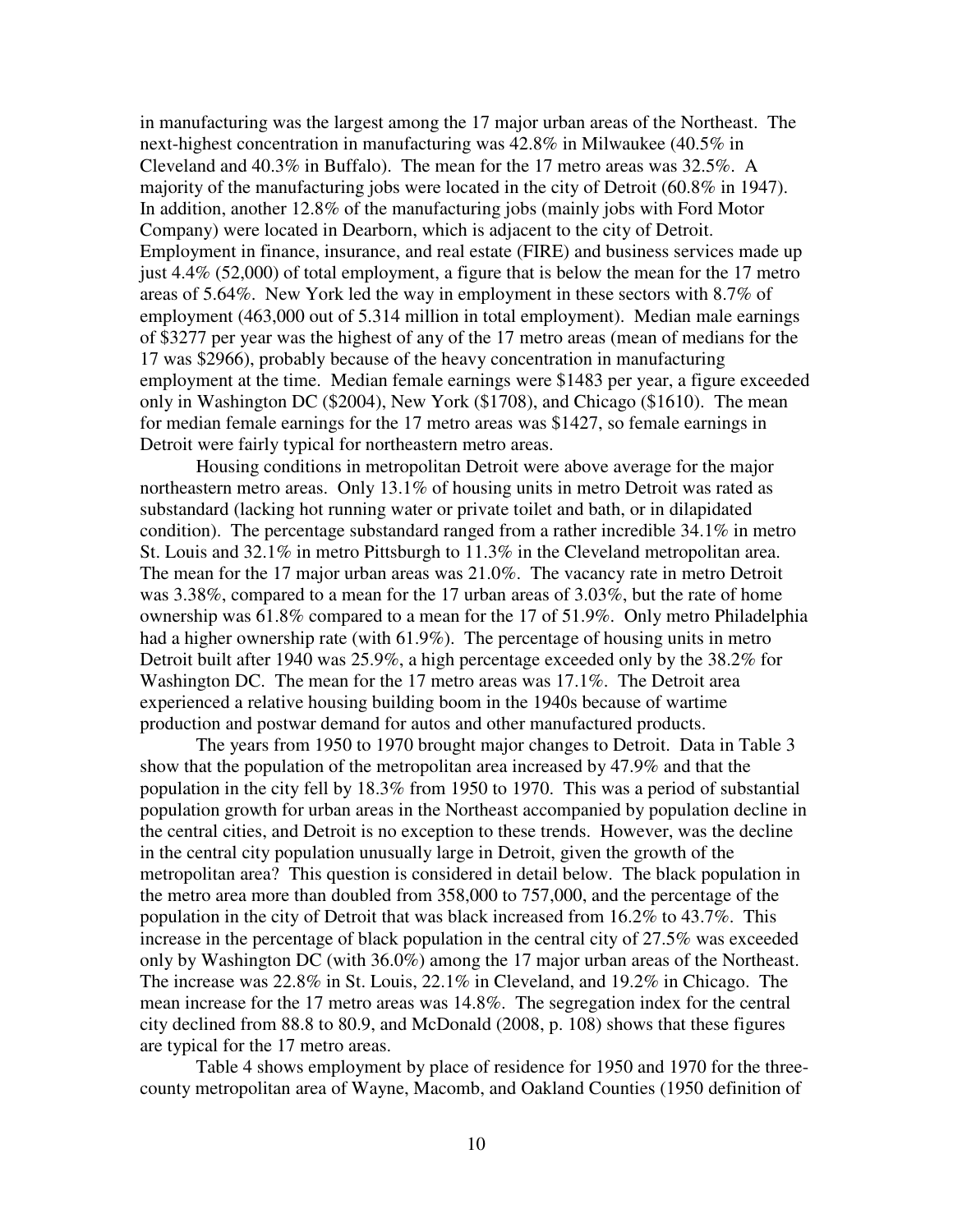SMA) and for the city of Detroit. Employed residents in the three counties increased by 31.7% while the number of employed residents of the central city declined by 26.1% (compared to the decline in population of 18.3%). Employment in all industries increased in the SMA; manufacturing employment increased marginally by 5.0%. However, employment in the transportation equipment industry (mainly autos and parts) declined by 18.8%. Manufacturing employment for residents of the central city suffered a substantial decline of 42.4%. Employment increased in wholesale trade and service industries.

Table 5 shows that total employed residents located in the metro area increased by 39%, and manufacturing employment remained stable (560,000 in 1950 and 589,000 in  $1970 -$ up 5.2%).<sup>5</sup> Real median family increased by 70% in the metro area. The employment increase was typical for the 17 metro areas (mean increase of 43%), but the increase in median income was below the mean of the median increases for the 17 metro areas of 89%. Manufacturing was moving to the suburbs. Manufacturing employment in the city fell from 340,000 to 186,000 (a drop of 45%), so the suburban areas gained 183,000 manufacturing jobs (increase of 83%). However, this movement of manufacturing employment to the suburbs is not exceptional. For example, McDonald (1984) showed that manufacturing employment in metropolitan Chicago also increased slightly from 1947 to 1972 (4.7%), but manufacturing jobs in the city of Chicago fell by 36% (from 668,000 to 430,000) and increased in the suburbs by 151% (from 184,000 to 462,000).

A simple equation introduced by Norton (1979) captures the combined effects of metropolitan population growth and suburbanization; central city population percentage change is a function of the percentage change in the population of the metropolitan area (plus the effect of any change in the land area of the central city). This equation was estimated by McDonald (2008) for sixteen major urban areas on the Northeast for 1950- 1970 (excluding Washington, DC). The estimated equation is:

### $CC\%POPGRO = -23.35 + 0.41 MET\%POPGRO + 5.21 LNAREA$  $(2.49)$   $(2.17)$   $(4.05)$

Here LNAREA is the natural log of the increase in the land area of the central city (with zero coded as 0.1). The R-squared for the estimated equation is 0.60, and the unsigned t values in parentheses show that all variables are statistically significant. The constant term indicates that a central city with no increase in land area in a metropolitan area with zero population growth would have declined by 23.35%. The coefficient of 0.41 says that an increase in metropolitan area population growth of one percent was associated with greater population growth (less population decline) in the central city of 0.41%.

<sup>&</sup>lt;sup>5</sup> Employment by place of residence and by place of work differ only by a small amount at the metropolitan area level, but differ by a large amount for smaller areas within the metro area.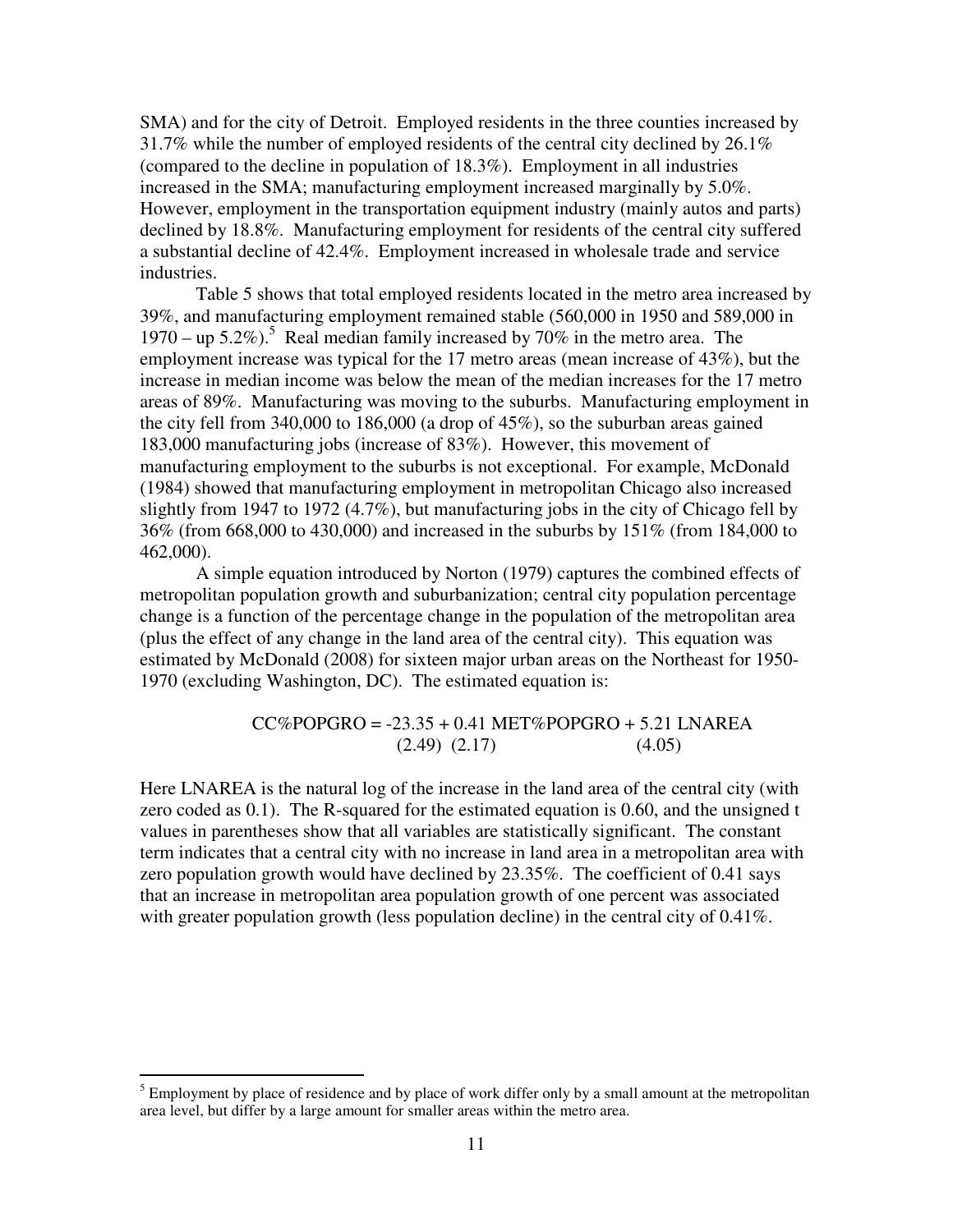| Industry                 | 1950       | 1970       | 1950    | 1970    |
|--------------------------|------------|------------|---------|---------|
|                          | <b>SMA</b> | <b>SMA</b> | Detroit | Detroit |
|                          |            |            | City    | City    |
| Total                    | 1193       | 1571       | 759     | 561     |
| Construction             | 58         | 68         | 32      | 20      |
| Manufacturing            | 560        | 588        | 349     | 201     |
| (Transp. Eq.)            | 335        | 272        | 212     | 98      |
| <b>TCU</b>               | 78         | 87         | 39      | 32      |
| Wholesale Tr.            | 35         | 66         | 5.5     | 22      |
| <b>Retail Trade</b>      | 180        | 246        | 120     | 83      |
| <b>FIRE</b>              | 39         | 74         | 27      | 29      |
| <b>Business Services</b> | 13         | 30         | 9.2     | 11      |
| <b>Health Care</b>       | 32         | 90         | 20      | 38      |

**Table 4 Employment by Place of Residence (1000s) (SMA is Wayne, Macomb and Oakland Counties.)** 

Source: Census of Population.

How does Detroit compare to the result predicted by this equation? The city of Detroit had no change in land area. The equation predicts that the population of the city of Detroit would have declined by  $23.35\% - 0.41(47.9\%) = 3.7\%$ , compared to the actual decline of 18.3%, a difference of 14.6%. In short, population moved to the suburbs more rapidly in the Detroit metropolitan area than in major northeastern metropolitan areas in general. Other central cities had comparably large population losses during these two decades. Boston (20%), Pittsburgh (23%), St. Louis (27%), Cleveland (18%), and Buffalo (20%) had losses that were equal to or larger than Detroit, but these metropolitan areas had lower population growth rates than Detroit of 19%, 21%, 34%, 42%, and 24%, respectively. These five metropolitan areas had average population growth of 28% and average central city population loss of 22%, compared to metro Detroit with 48% growth and 18% central city decline. The above equation implies that the mean composite of these five central cities would have lost population equal to  $23.35\%$  -  $0.41(28\%)$  = 11.9%. The actual loss was 22%, a difference of 10.1%. The population growth in the Detroit metropolitan area and some other metropolitan areas did not translate into the expected central city population change. (In contrast, metropolitan Chicago had population growth of 28% and central city population loss of  $7\%$ ; the figures for Philadelphia are 33% and negative 6% and 36% and negative 5% for Baltimore.)

During the two decades from 1950 to 1970 metropolitan Detroit was growing and becoming much more suburban, as were all of the other major urban areas of the Northeast. Suburbanization was abetted by the construction of the freeway system. The first real limited-access freeway was constructed in Detroit (the Davison, 5.5 miles, completed in 1942). The major radial freeways were completed between 1955 and 1970. The Edsel Ford (freeway to the Southwest) was completed in 1955; the Lodge-Ford to the Northwest was completed in 1962; the Chrysler-Fisher to the North was opened fully in 1970; and the Edsel Ford to the Northeast was completed in 1959. The circumferential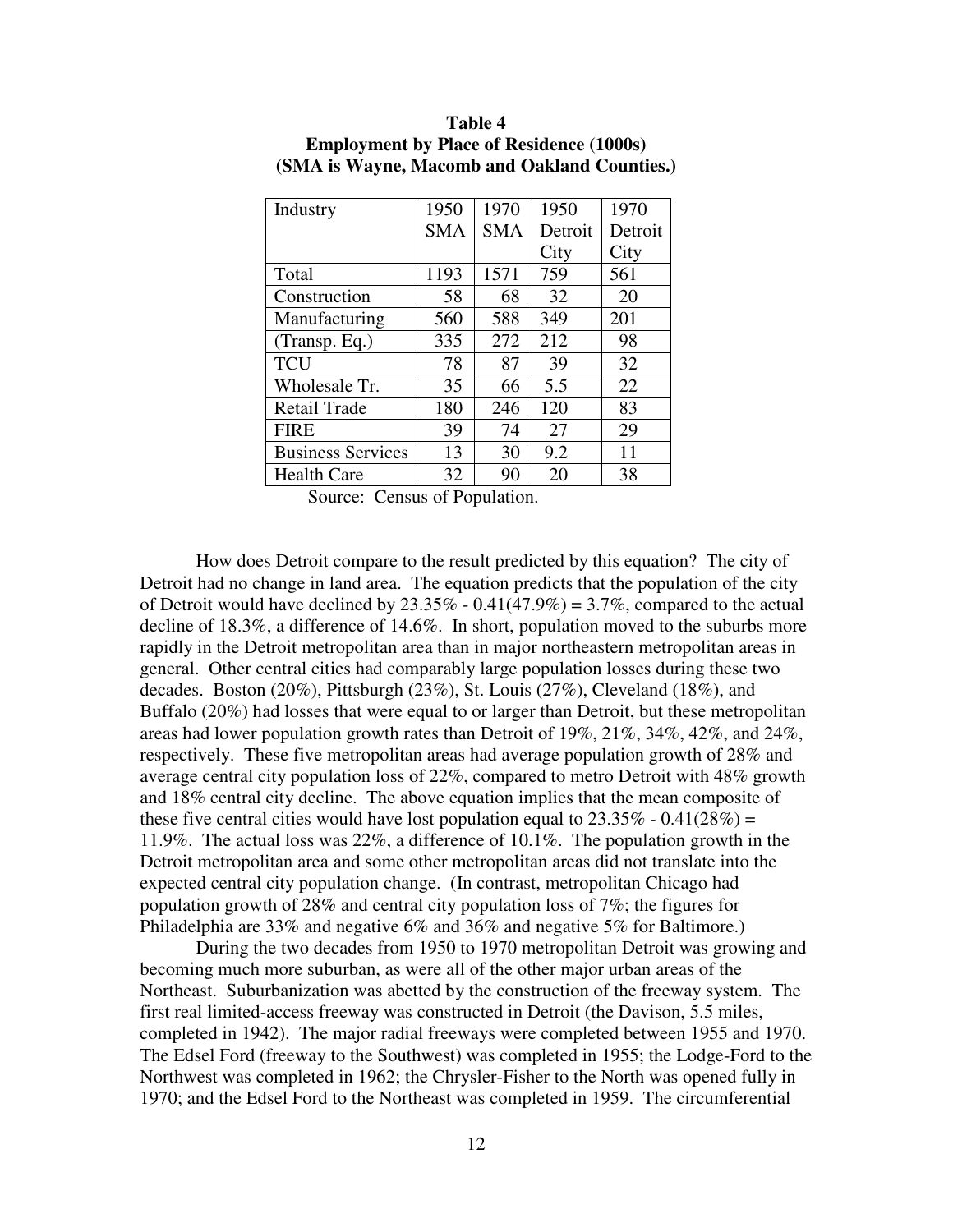freeway was completed later; the last link in the Walter Reuther Freeway that runs east and west in the northern portion of the metropolitan area was opened in 1989. Movement of population and employment to the suburbs was, in considerable measure, an adjustment to a new transportation system – autos and freeways. All of this was happening in the other urban areas, of course. However, the city of Detroit experienced a relatively large increase in the percentage black population (to 43.7%) partly as a result of a relatively large exodus of white population to the suburbs.

In July 1967 Detroit experienced one of the largest urban riots of that era of urban rioting. The magnitude of that riot stands out. The worst riots in terms of number of lives lost were Detroit with 43, LosAngeles (1965) with 34, and Newark (1967) with 24. These three riots account for 44% of the total number of deaths that occurred in the riots that took place from 1964 and 1971. Research by Spilerman (1970) and others showed that the only variables that consistently related to severe riots are the size of the black population and region – riots were less likely to occur in the South. The black population of the city of Detroit of 660,000 in 1970 is the third-largest among the 17 major metro areas in the Northeast – behind only New York and Chicago with over 1 million each. Otherwise major riots appear to be idiosyncratic events. The Detroit riot of 1967 started with a police raid on an after-hours bar. While the causes of the riots are not very clear, the consequences were severe. Collins and Margo (2004, 2005) investigated the effects on the labor and housing markets. Black people in the central cities with severe riots had lower increases in household income and housing prices than did their counterparts in cities that did not experience a severe riot. A detailed study of census tracts where rioting took place in Cleveland, Detroit, Los Angeles, Newark and Washington DC shows that population fell by 33% from 1960 to 1980, while other census tracts changed only by small amounts.

#### **4. Detroit in the Era of Urban Crisis: 1970-1990**

 The population of the Detroit metropolitan area stopped growing after 1970. The era of urban crisis had already begun and Great Migration from the South largely came to an end. The population of the metropolitan area actually declined 4.1% over the twenty years from 1970 to 1990. Among the 17 northeastern metro areas only the Cleveland, Detroit, and Pittsburgh metro areas experienced population declines in both the 1970s and 1980s. Partly as a consequence of the failure of the metropolitan area to grow, the population of the central city fell by 32.0%. Population loss was greater in the 1970s (20.4%) than in the 1980s (14.5%), but both of these declines were larger in percentage terms than the losses sustained in each of the previous two decades. How does Detroit compare to the other major northeastern urban areas? The same basic equation is estimated for the 1970-1990 period with the result that:

 $CC\%POPGRO = -21.4\% + 0.39 MET\%POPGRO.$ (8.66) (2.20)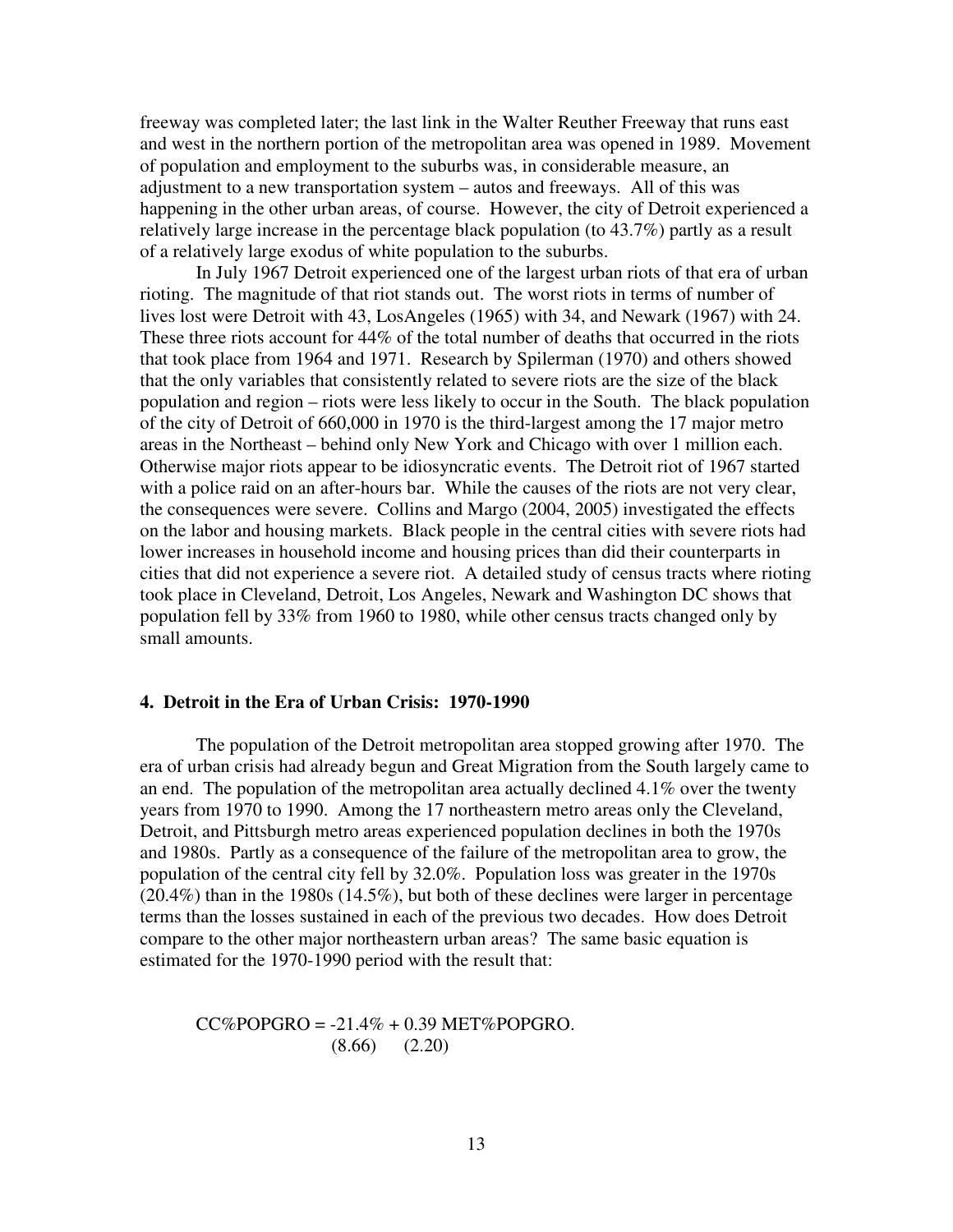The R-squared for the estimated equation is 0.26 and the unsigned t values indicate that both regression coefficients are statistically significant. The change in land area variable is not included because no central city in the sample added territory. The equation "predicts" that population loss in the city of Detroit would have been 23.0%, while the actual loss was 32.0%. However, four other central cities sustained about the same population loss; Pittsburgh (-28.8%), St. Louis (-36.5%), Cleveland (-32.6%), and Buffalo (-29.2%). The mean population loss for these four central cities was 31.7%, and the mean population change for their metropolitan areas was +7.55%. Given this metropolitan growth figure, the predicted central city population loss is 18.5% compared to the actual loss of 31.7%. In short, while the city of Detroit sustained a very large loss of population, its loss was not substantially different from the losses suffered by some other major cities.

 This exploration of basic population data shows that the city of Detroit was not unique in its total population losses. Rather, Detroit falls into a category that includes Cleveland, Buffalo, Pittsburgh, and St. Louis. One prefers not to be a member of this group, but Detroit is the only one that has declared bankruptcy as of 2013. However, the story is different if race is considered.

 The black population of the metropolitan area continued to increase – from 757,000 to 937,000 (23.8%) and the majority of that increase (64.4%) occurred in the central city. In 1990 the black population of the city of Detroit was 75.5% of the total population of 1.028 million. This percentage is the largest of any of the 17 major urban areas in the Northeast – exceeding even Washington DC  $(65.2\%)$ . The mean percentage for the 17 central cities increased from 28.8% to 37.1%, while the Detroit percentage increased from 43.7% to 75.5%. The black population of the Detroit suburbs increased only slightly from 3.3% to 5.0%. The white population of the central city moved in large numbers to the suburbs; their number dropped from 851,000 in 1970 to 252,000 in 1990. The Detroit metropolitan area became the most racially divided major area between the central city and the suburbs.

 The city of Detroit suffered drastic losses in employment. Table 5 shows that residents of the city who were employed declined by 40.1%, and employment in manufacturing dwindled from 201,000 to 69,000 (a drop of 65.7%). Employed residents of the metropolitan area increased by 15.8% as more women entered the labor force, but manufacturing employment fell from 589,000 to 474,000 (down 19.5%), a figure that is not out of line with the experience of other major urban areas. Table 6 displays employment data by industry for 1970, 1980, and 1990 for the MSA and the city of Detroit. The metropolitan area recorded strong growth in employment in professional services (as did all other metro areas), and some growth in all other industries except manufacturing. The decline in the number of central city residents employed in manufacturing accounts for 58% of the decline in the number of employed residents from 1970 to 1990, but employment declined in all other industries (except for business and repair services).

As McDonald (2008) recounted, the city of Detroit also suffered a variety of economic and social ills during these decades. The poverty rate in the city was 14.7% in 1970 (equal to the mean for the 17 central cities), but shot up to 32.6% in 1990 (mean for the 17 central cities was 21.2%). Median family income in real terms fell by 11.1% in the 1970s and  $21.5\%$  in the 1980s, an overall drop of  $32.2\%$ . Murders per 100,000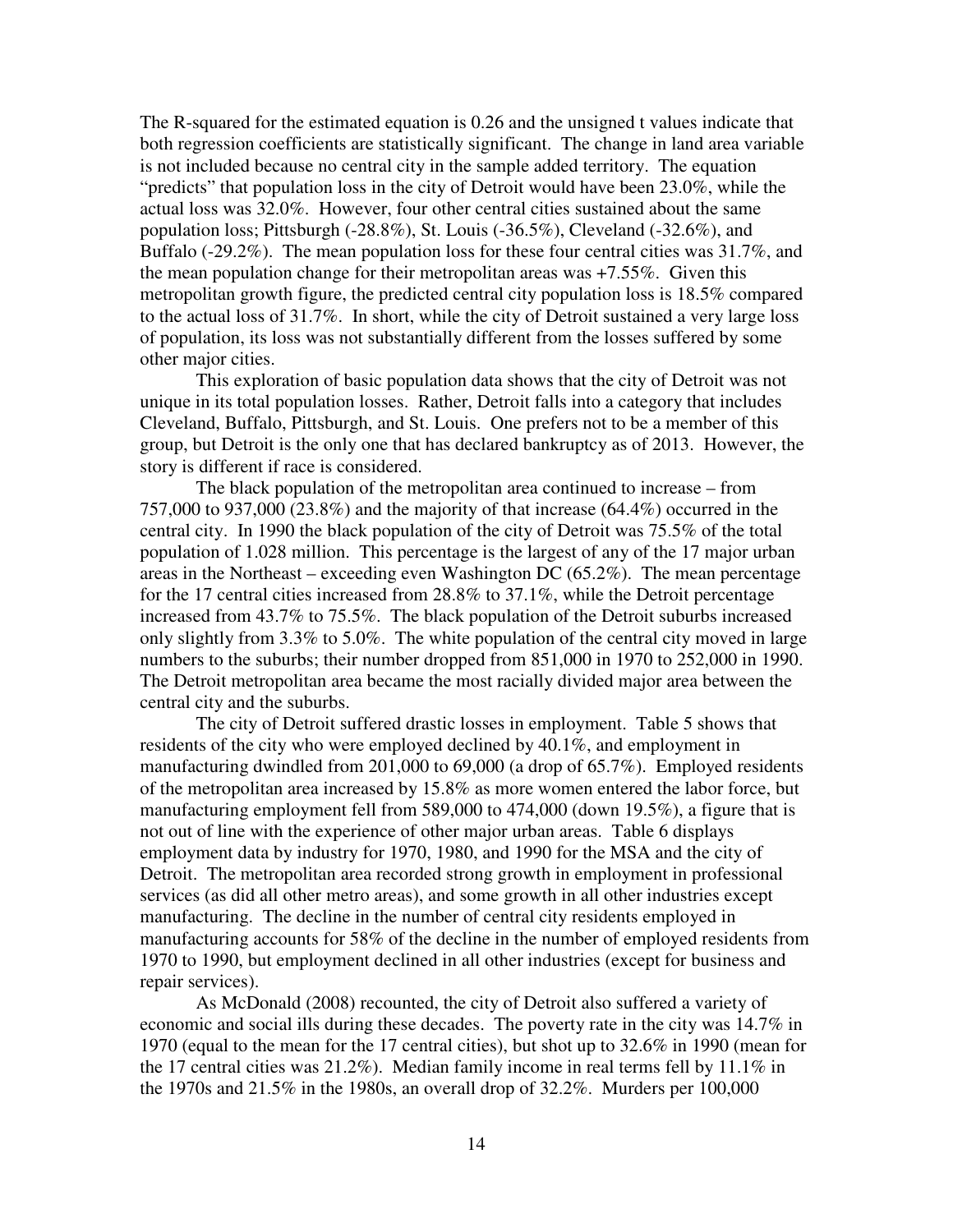population increased from an already high 33 to 57 (a murder rate among the 17 central cities exceeded only by Washington DC with 78). The mean of murder rates for the 17 central cities were 20 and 30 for 1970 and 1990. The percentage of single-parent families with children in the city increased from 23% in 1970 to 61% in 1990; the latter figure is the highest among the 17 central cities and their means were 22% and 44%. The number of people who lived in high-poverty census tracts virtually exploded from 56,000 to  $120,000$  in 1980 to 419,000 in 1990, which is 40.8% of the population.<sup>6</sup> On the positive side, the number of city residents who had not graduated from high school fell from 58% to 38% (but increased from 36% in 1980 to 38% in 1990). McDonald (2008) developed a rough and ready index of urban crisis that is based on the following:

- change in the central city population
- change in the central city poverty rate
- change in the population living in high-poverty areas
- change in the central city murder rate
- change in the percentage of single-parent families
- change in the percentage of high-school dropouts, and
- change in the median family real income in the central city.

With the exception of high-school dropouts, all of these variables moved in the "wrong" direction in Detroit in the 1970s, and all seven moved for the worse in the 1980s. The "net" score of minus 5 for Detroit in the 1970s (6 minus plus one plus) was equaled or exceeded by New York, Chicago, Philadelphia, Cleveland, Baltimore, Buffalo, and Indianapolis among the 17 central cities. However, the "net" score for Detroit of minus 7 for the 1980s is the worst among the 17. Indeed, given the drastic drop in median family income of 21.5% and the explosion of the population in high-poverty areas, one might be tempted to award an even greater negative number. In short, the decades of the 1970s and 1980s were bad ones for all 17 central cities, and the city of Detroit suffered the most.

 During the late 1970s Halloween pranks turned into what became known as "Devil's Night," in which hundreds of vacant buildings, cars, and rubbish piles were set on fire by arsonists. A report from the Centers for Disease Control (1997) notes that the peak year was 1984, when 810 fires were reported during the 3-day Halloween period (average for 3-day periods was 120-195 fires). Confirmed or suspected arson fires were 580 during these 3 days. An aggressive anti-arson program by the Detroit Fire Department brought the number of fires during the Halloween period down to the 3-day average of less than 200 by 1991. The "Devil's Night" phenomenon made the urban crisis in Detroit even more notorious.

 $\overline{a}$ 

 $<sup>6</sup>$  High-poverty census tracts are defined as poverty rates of 40% or more. See Jargowsky (1997).</sup>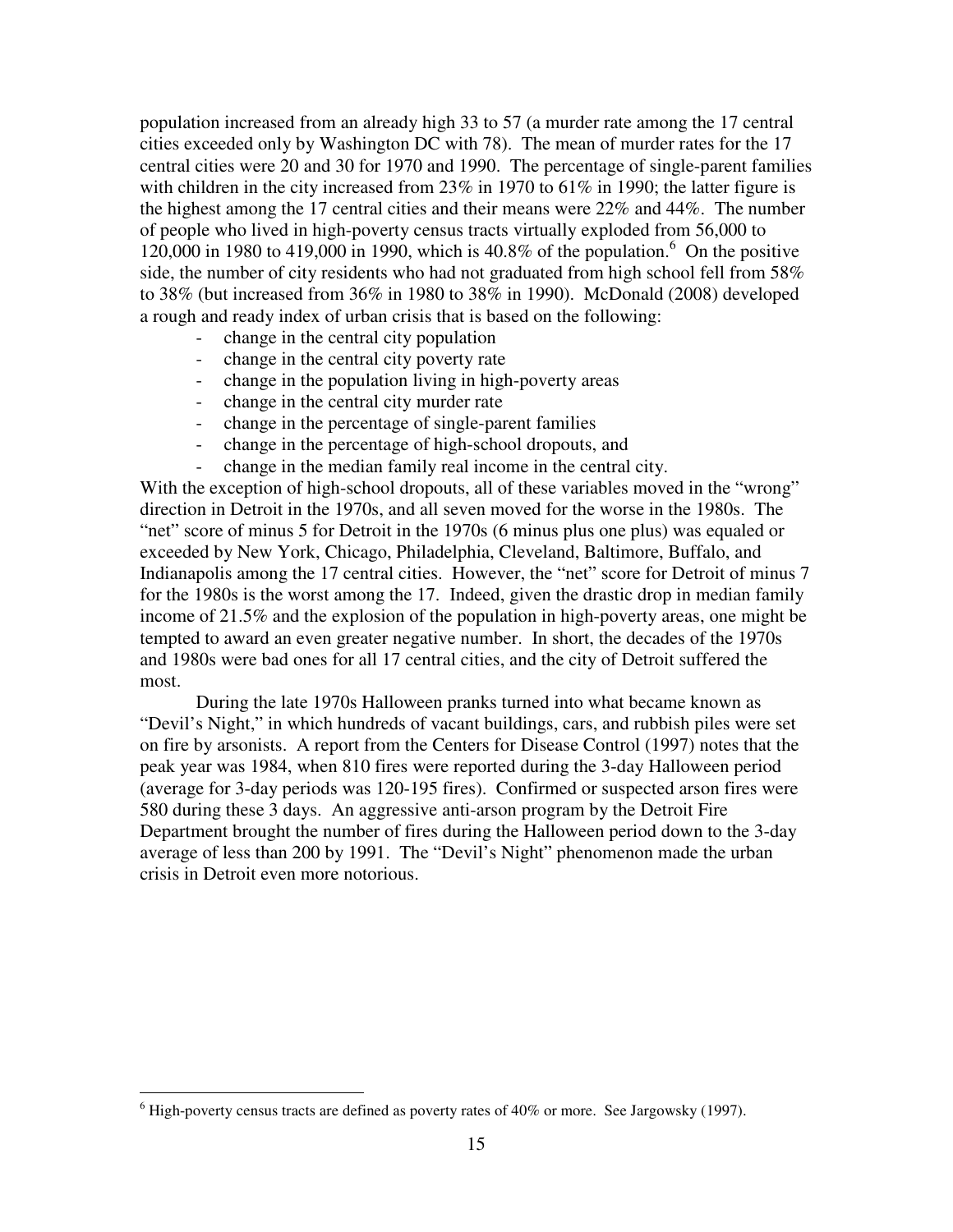|                          | 1950* | 1970   | 1980   | 1990   | 2000   | 2010 | 2012 |
|--------------------------|-------|--------|--------|--------|--------|------|------|
| City of Detroit - Census |       |        |        |        |        |      |      |
| Total                    | 759   | 561    | 395    | 336    | 332    | 202  |      |
| Manuf.                   | 349   | 201    | 113    | 69     | 65     | 20   |      |
| (Place of residence)     |       |        |        |        |        |      |      |
| City of Detroit - Census |       |        |        |        |        |      |      |
| Total                    |       |        | 467    | 366    | 319    | 201  |      |
| $(SEMCOG)$ **            |       | (735)  | (562)  | (412)  | (345)  |      |      |
| Manuf.                   |       |        | 126    | 68     | 59     | 20   |      |
| (Place of work)          |       |        |        |        |        |      |      |
| $MSA - Census$           |       |        |        |        |        |      |      |
| Total                    | 1193  | 1655   | 1776   | 1916   | 2058   | 1622 |      |
| Manuf.                   | 560   | 589    | 559    | 474    | 488    | 232  |      |
| (Place of residence)     |       |        |        |        |        |      |      |
| $MSA - Census$           |       |        |        |        |        |      |      |
| Total                    |       |        | 1699   | 1872   | 2050   |      |      |
| (SEMCOG)**               |       | (1819) | (1917) | (2097) | (2382) |      |      |
| Manuf.                   |       |        | 524    | 465    | 502    |      |      |
| (Place of work)          |       |        |        |        |        |      |      |
| $MSA-BLS$                |       |        |        |        |        |      |      |
| Total                    |       |        |        | 1911   | 2203   | 1736 | 1827 |
| Manuf.                   |       |        |        | 356    | 391    | 186  | 219  |
| Trans. Equip.            |       |        |        | 153    | 180    | 76   | 92   |
| (Place of work)          |       |        |        |        |        |      |      |
| Wayne County - BLS       |       |        |        |        |        |      |      |
| Total                    |       |        |        | 894    | 911    | 693  | 716  |
| Manuf.                   |       |        |        | 154    | 150    | 69   | 79   |
| Trans. Equip.            |       |        |        | 66     | 71     | 31   | 38   |
| (Place of work)          |       |        |        |        |        |      |      |

## **Table 5 Employment in Detroit (1000s)**

\* Metropolitan area for 1950 defined as Wayne, Oakland, and Macomb Counties. Subsequent years include Monroe, St. Clair, and Lapeer Counties.

\*\* SEMCOG data do not include Lapeer County, population 52,000 in 1970. Sources: HUD State of the Cities Data, Census of Population and Housing, Bureau of Labor Statistics, Southeast Michigan Council of Governments (2002).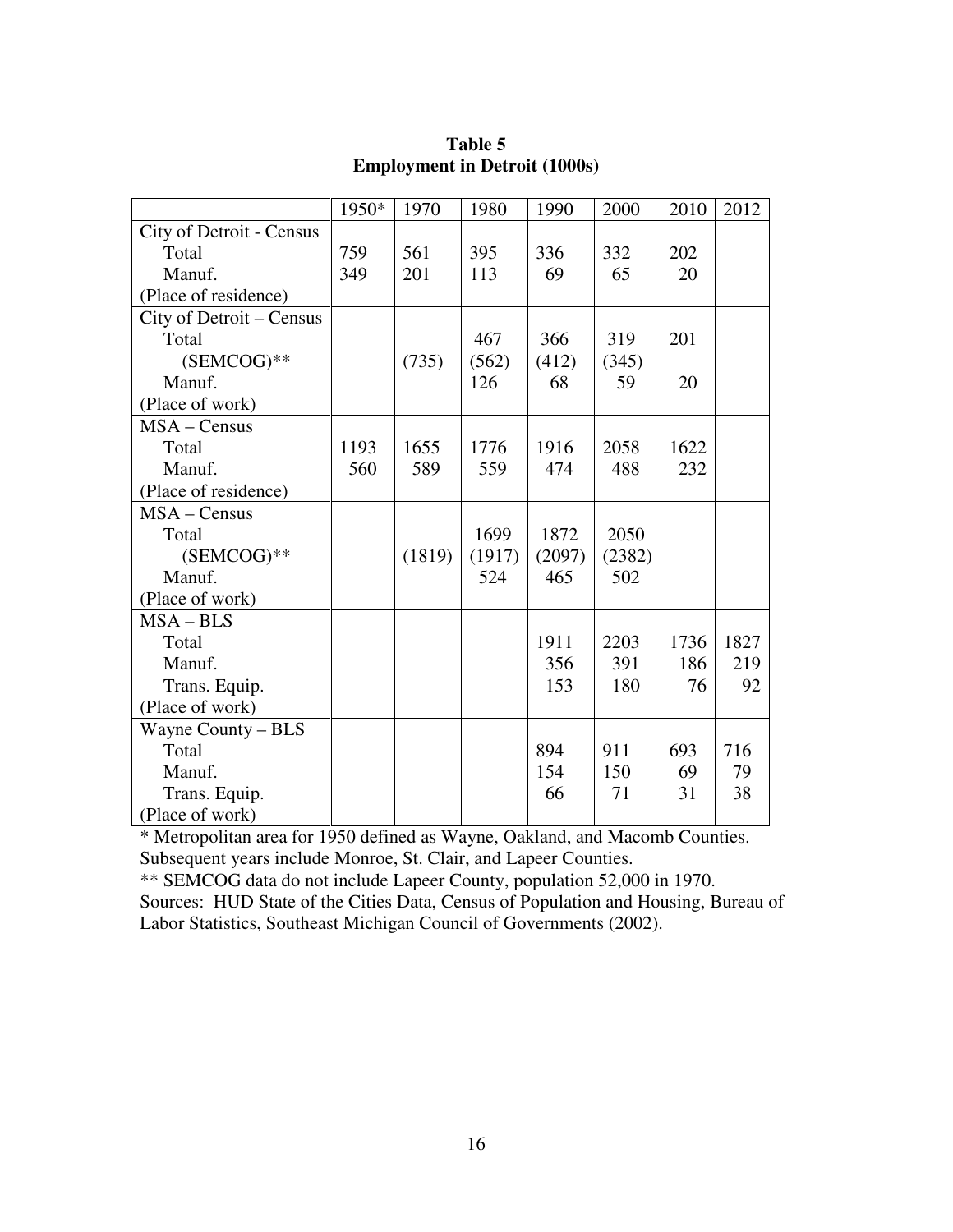| Industry                 | <b>MSA</b> | <b>MSA</b> | <b>MSA</b> | <b>MSA</b> | City of | City of | City of | City of |
|--------------------------|------------|------------|------------|------------|---------|---------|---------|---------|
|                          | 1970       | 1980       | 1990       | 2000       | Detroit | Detroit | Detroit | Detroit |
|                          |            |            |            |            | 1970    | 1980    | 1990    | 2000    |
| Total                    | 1655       | 1776       | 1916       | 2058       | 562     | 395     | 336     | 332     |
| Construction             | 68         | 63         | 89         | 114        | 17      | 10      | 10      | 12      |
| Manufacturing            | 589        | 558        | 474        | 488        | 201     | 113     | 69      | 65      |
| <b>TCU</b>               | 89         | 111        | 114        | 113        | 30      | 30      | 26      | 26      |
| Whsl. & Retail           | 313        | 366        | 418        | 414        | 98      | 65      | 62      | 59      |
| <b>FIRE</b>              | 73         | 98         | 122        | 120        | 25      | 21      | 21      | 19      |
| Bus. & Repair Serv.      | 49         | 74         | 109        | 149        | 17      | 16      | 20      | 29      |
| <b>Personal Services</b> | 69         | 61         | 73         | 130        | 28      | 17      | 15      | 24      |
| Prof. Services           | 253        | 356        | 427        | 448        | 86      | 91      | 84      | 76      |
| Public Admin.            | 64         | 75         | 68         | 68         | 29      | 29      | 26      | 20      |

**Table 6 Employment by Place of Residence (1000s)** 

Source: HUD State of the Cities data (Census).

#### **5. Detroit in the 1990s**

The population data in Table 3 indicate that the 1990s differ from the previous four decades. The metropolitan area gained population for the first time since the 1960s, and the population of city of Detroit declined by only 7.5%. While the metropolitan population growth was only 4.8%, this modest gain is in contrast to the previous two decades of population loss. Furthermore, the population decline in the central city was smaller than the declines in the 1950s and 1960s when the metropolitan area was growing rapidly. The black population of the central city held steady as the city continued to lose white population so that the percentage black population increased to 81.1% from 75.5% in 1990. Detroit remained, by far, the most racially separated major northeastern metro area between central city and suburbs. The next-largest percentage black population was in the city of Baltimore with 64.1% black, and the mean for the 17 central cities was 39.6%.

McDonald (2008) regards the case of Detroit in the 1990s as a leading example of the beginnings of urban rebirth and reversal of the vicious circle of decline. Employment in the metropolitan area grew by 6.7%, as did median family income in real terms (up 6.7%). The central city showed signs of progress; the poverty rate declined from  $32.6\%$ to 26.1%, the murder rate fell from 57 to 41 per 100,000 population, the population living in high-poverty areas declined dramatically from 421,000 to 108,000, the percentage of adults in the city who did not complete high school fell from 38% to 30%, and the percentage of families with children with only one parent present increased only slightly from 61.0% to 63.1%. And median family income in real terms increased by 17.1%, the largest gain in any of the major central cities of the Northeast. These changes are in sharp contrast to the negative trends in the 1970s and 1980s in all of these variables.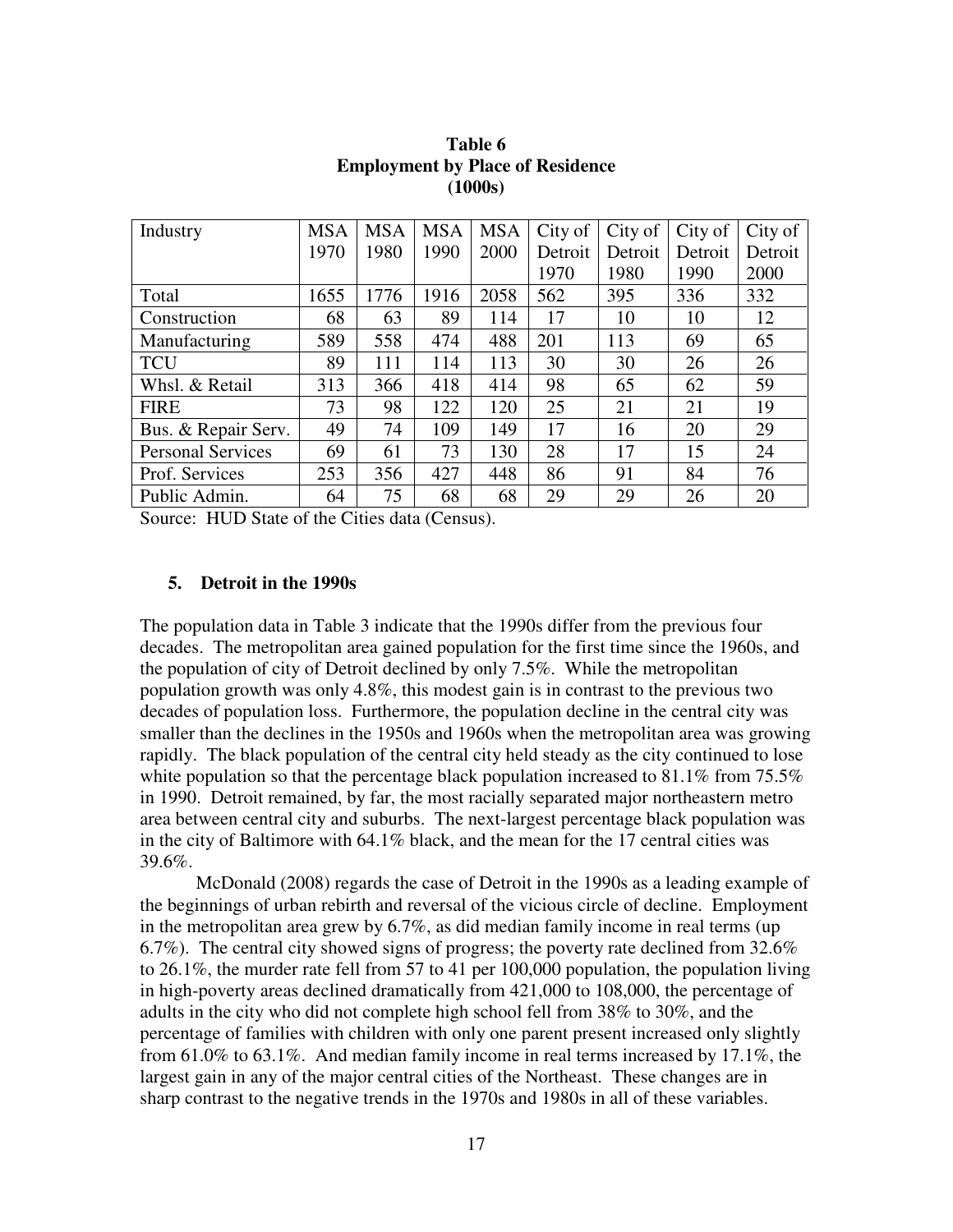Note from Tables 1 and 2 that the City of Detroit was able to operate without deficits during the second half of this decade – with the help of the casinos and the wagering tax. Indeed, the downtown casinos undoubtedly played a role in the overall positive trends.

 The improved performance of the city of Detroit can be seen from the estimate of the basic equation for northeastern central city population change in the 1990s:

$$
CC\%POPGRO = -9.29 + 0.87 MET\% POPGRO.
$$
  
(3.60) (3.31)

The R-squared for the estimated equation is 0.42, and the unsigned t values indicate that both coefficients are statistically significant. The equation "predicts" that the population change in the city of Detroit would have been negative 5.1%, compared to the actual change of negative 7.5%. In other words, the actual and predicted values differ by only 2.4% (residual standard deviation is 6.2%).

 Tables 5 and 6 show employment figures for 1990 and 2000. Employed residents of the metro area increased by 7.4%, and a small increase of 3.0% was recorded in manufacturing. Employment of central city residents declined by only 4,000 – barely more than 1% as the population declined by 7.5%. Employment increases in business and repair services and personal services almost offset declines in other industries. The employment decline in manufacturing was only 4,000 (5.8%).

 The Case-Shiller Home Price Index based on repeat sales indicates that housing prices (nominal terms) in the Detroit metro area increased by 71.7% from 1991 to 2000 compared to 27.3% for the ten-city index. The price increase was 45.5% in the second half of the decade (1995 to 2000) compared to 30.2% for the ten-city index.

 In summary, the robust economy of the 1990s brought signs of revival both to the metropolitan area and to the city of Detroit. I ended the earlier book (2008) on a hopeful note that signs of urban rebirth had occurred, and that we need to continue to foster further improvements for metropolitan areas and their beleaguered central cities.

#### **6. The First Decade of the New Century**

The first decade of the new century brought disaster. Table 3 shows that the population of the metropolitan area declined by 3.5%, which is not out of line with earlier decades. Three other major metros in the Northeast lost population during this decade – the usual suspects Pittsburgh, Cleveland, and Buffalo. The mean percentage change for the 17 metros was an increase of 5.2% over the decade. However, the city of Detroit experienced a population loss of 24.9%, a figure that is much larger than any of the earlier population losses. Furthermore, the decline in the black population from the nearrecord high of 772,000 in 2000 to 590,000 in 2010 accounts for 76.8% of the population loss. The black population with the ability to leave had begun abandoning the central city in large numbers – just as white people had done in earlier decades. The mean population loss for the 17 major central cities was 3.5%; seven of the 17 gained population. The next-largest losses were 16.8% in Cleveland, 10.9% in Buffalo, and 10.3% in Cincinnati.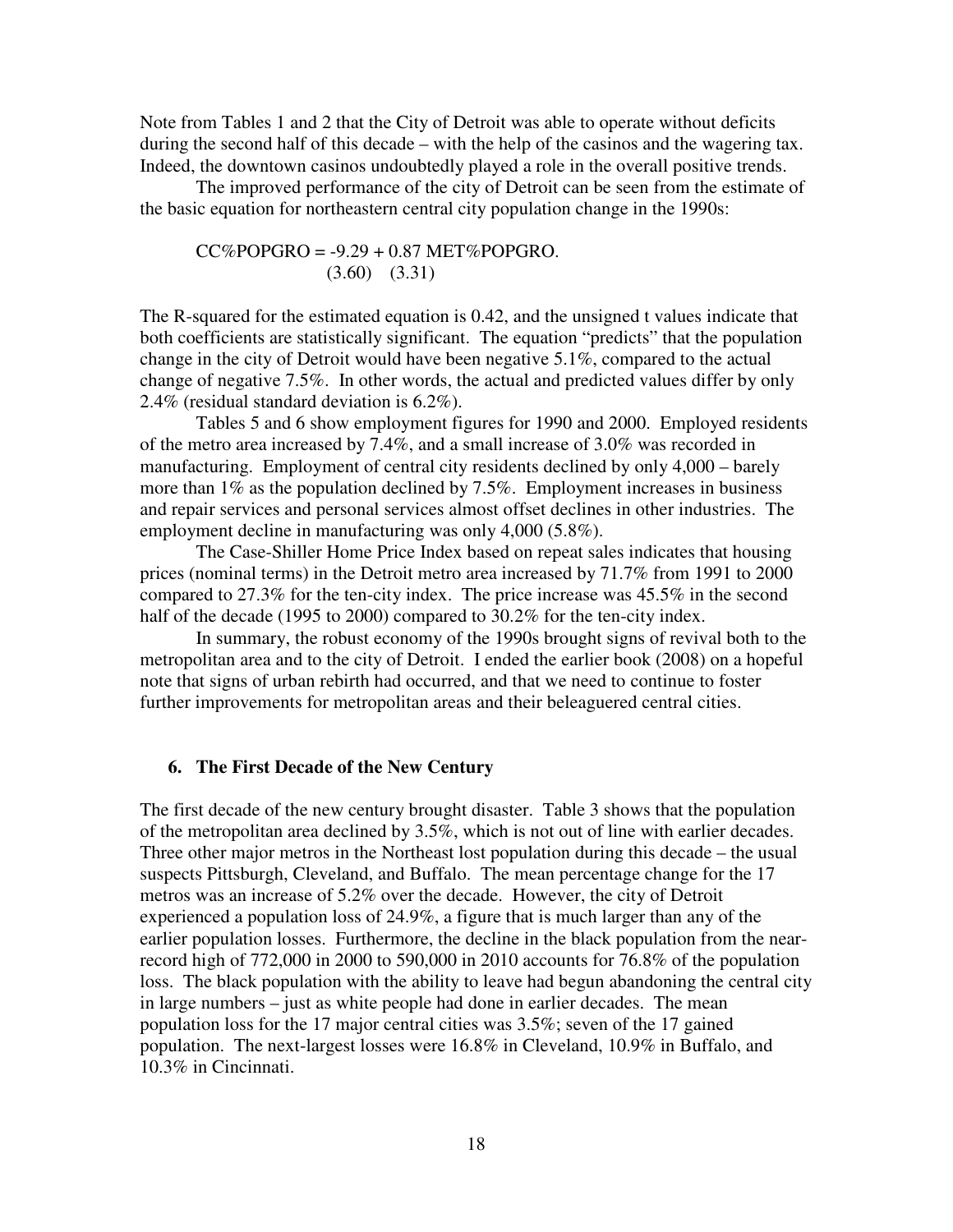The estimated equation for central city population change for the 17 northeastern metro areas is

### $CC\%POPGRO = -9.53 + 1.15 MET\%POPGRO.$ (5.10) (4.93)

The R-squared for the estimated equation is 0.62, and the unsigned t values in parentheses indicate high levels of statistical significance for the estimated coefficients. Given metropolitan loss of 3.5%, the equation "predicts" central city population loss for Detroit of 13.6% compared to the actual loss of 24.9%. This prediction error of 11.3% is the largest error among the 17 observations. Recall that the prediction error for the 1950- 1970 equation is 14.6%, but that is for two decades, not one. (The equation predicted a population loss for the city of Boston of 5.4%, but it actually gained 4.7% - an error of 10.1%.) In short, the city of Detroit experienced a much greater loss of population in raw percentage terms and in comparison to its metro area than any other major central city in the Northeast.

 Figures on employment by place of residence from the Census in Table 5 show a disastrous decline from 2000 to 2010. The number of employed residents of the metropolitan area declined by 21.2%. The decline in manufacturing jobs was 52.5% from 488,000 to 232,000. Employment for residents of the central city fell from 332,000 to 202,000, a drop of 39.2% (compared to population loss of 24.9%). Manufacturing jobs held by city residents fell from 65,000 to 20,000. The Census of Manufacturers found that 23,000 manufacturing jobs were located in the central city in 2007. Table 7 shows employment by industry for the city of Detroit for 2000 and 2007-2011 (the latter are five-year estimates from the American Community Survey). The number of employed residents of the city fell by 32.2%, compared to the population decline of 24.9%. This table uses the newer NAICS industry codes, and shows that employment of city residents declined in every industry category. According to these data, the largest percentage declines were in manufacturing (55.1%), wholesale trade (50.6%), and information (49.5%), and the largest absolute decline was in manufacturing (34,300). The industries with the smallest declines are arts, entertainment, recreation, accommodation, and food services (6.6%) and education, health care, and social assistance (15.3%).

More detail on the time pattern of employment losses is provided by the Bureau of Labor Statistics in Table 8. However, this source does not provide data for the city of Detroit, but it does separate out Wayne County. BLS shows employment by place of work, and the figures differ somewhat from those provided by the Census. Table 8 shows employment growth in the metropolitan area from 1990 to 2000 and steady employment numbers for Wayne County through 2001. At this point employment began to decline. Total employment in the metropolitan area declined by 10.9% from 2000 to 2007, the year before the financial crisis began. Manufacturing employment fell by 34.5%, and accounted for 56% of the decline in total employment. Employment in transportation equipment (mainly the automobile industry) fell by 35.6%, and accounted for 48% of the decline in manufacturing employment. The record for Wayne County is even more extreme. Total employment dropped by 14.3% from 2000 to 2007, and manufacturing employment fell by 37.3% from 150,000 to 94,000. The decline in manufacturing accounts for 43.1% of the total decline in employment. Employment in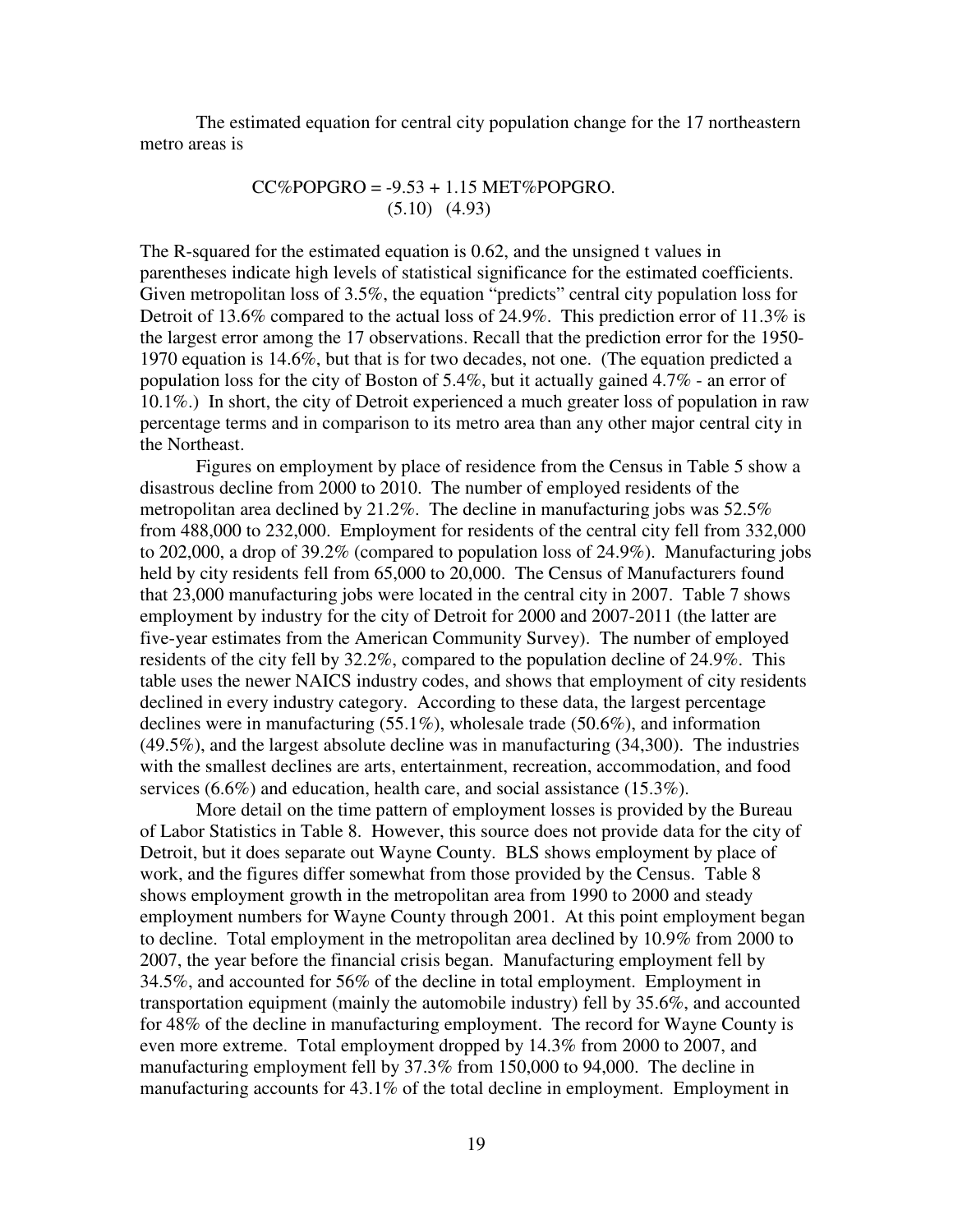transportation equipment in Wayne County fell from 71,000 to 46,000. Then the financial crisis and recession hit. The bottom was reached in 2010. Total employment in the metro area fell by an additional 11.5% (for a total decline of 21.2% since 2000). Manufacturing declined by another 70,000 (27.3%), so that the metro area that began the decade with 391,000 manufacturing jobs ended the decade with just 186,000. Transportation equipment fell from 180,000 jobs in 2000 to 76,000 in 2010. Employment in Wayne County declined by another 11.3%, and manufacturing employment ended the decade at 69,000 (down 26.5% from 2007 and 54% from 2000). Jobs in transportation equipment dropped to 31,000, an overall loss from 2000 to 55.7%. However, Table 8 shows employment gains for the metro area and Wayne County in 2011 and 2012. These gains include employment increases in manufacturing in general and transportation equipment in particular. The message from the BLS data is that major job losses in the Detroit area started years before the financial crisis of 2008. The entire decade is one of job loss.

 A major loss of jobs in manufacturing was not unusual for metropolitan areas in the Northeast. For example, BLS data show that manufacturing employment in the Chicago metropolitan area declined from 570,000 in 1990 to 515,000 in 2000, and then plummeted to 384,000 in 2007 and 316,000 in 2010. The decline from 2000 to 2010 was 38.7% (compared to 52.4% in metropolitan Detroit), and most of that decline took place between 2000 and 2007. However, the more diversified economy of metro Chicago suffered a smaller loss in total employment from 2000 to 2010 of 7.7% versus the 21.2% in metro Detroit. Note that the differences in job loss percentages between metro Chicago and metro Detroit are about 14% for both total employment and manufacturing employment. Metro Detroit is compared to several other older northeastern metro areas in Table 9; Buffalo, Chicago, Cleveland, Milwaukee, Pittsburgh, and St. Louis. Each of these metro areas experienced a major loss of manufacturing jobs from 2000 to 2010; the mean for the six is a loss of 37.8%, but this is not as large as the loss in metro Detroit of 52.4%. The difference in these loss percentages is 14.6%. Further, each of these metro areas lost total employment from 2000 to 2010; the mean loss for the six is 6.5% compared to the loss of total employment in metro Detroit of 21.2%. The difference is these loss percentages is 14.7%. These comparisons indicate that job losses in metro Detroit were much greater than in these neighboring metro areas. Cleveland is the metro area with the next-largest job losses from 2000 to 2010; 45.3% in manufacturing and 12.8% in total employment. Other metro areas that have suffered greatly during the decades of urban crisis survived the 2000-10 decade rather well in terms of total employment. Buffalo lost 39.8% of its manufacturing jobs, but total employment fell by only 3.8%. The numbers for metro St. Louis are very similar to those for Buffalo. Manufacturing jobs in metro Pittsburgh fell by 33.1%, but total employment was down by only 1.9% (and total employment had returned to its 2000 level by 2012).

Another comparison is provided by researchers associated with the Brookings Institution, who have used data from the U.S. Bureau of the Census Business Register File to examine the spatial distribution of employment by place of work in metropolitan areas for various years. Employment data are compiled by zip code, and the shares of jobs located within 3 miles of the central business district, 3 to 10 miles from the CBD, and 10 to 35 miles from the CBD are noted. The most recent study is Kneebone (2013); her data for the 17 major metropolitan areas on the Northeast for 2000 and 2010 are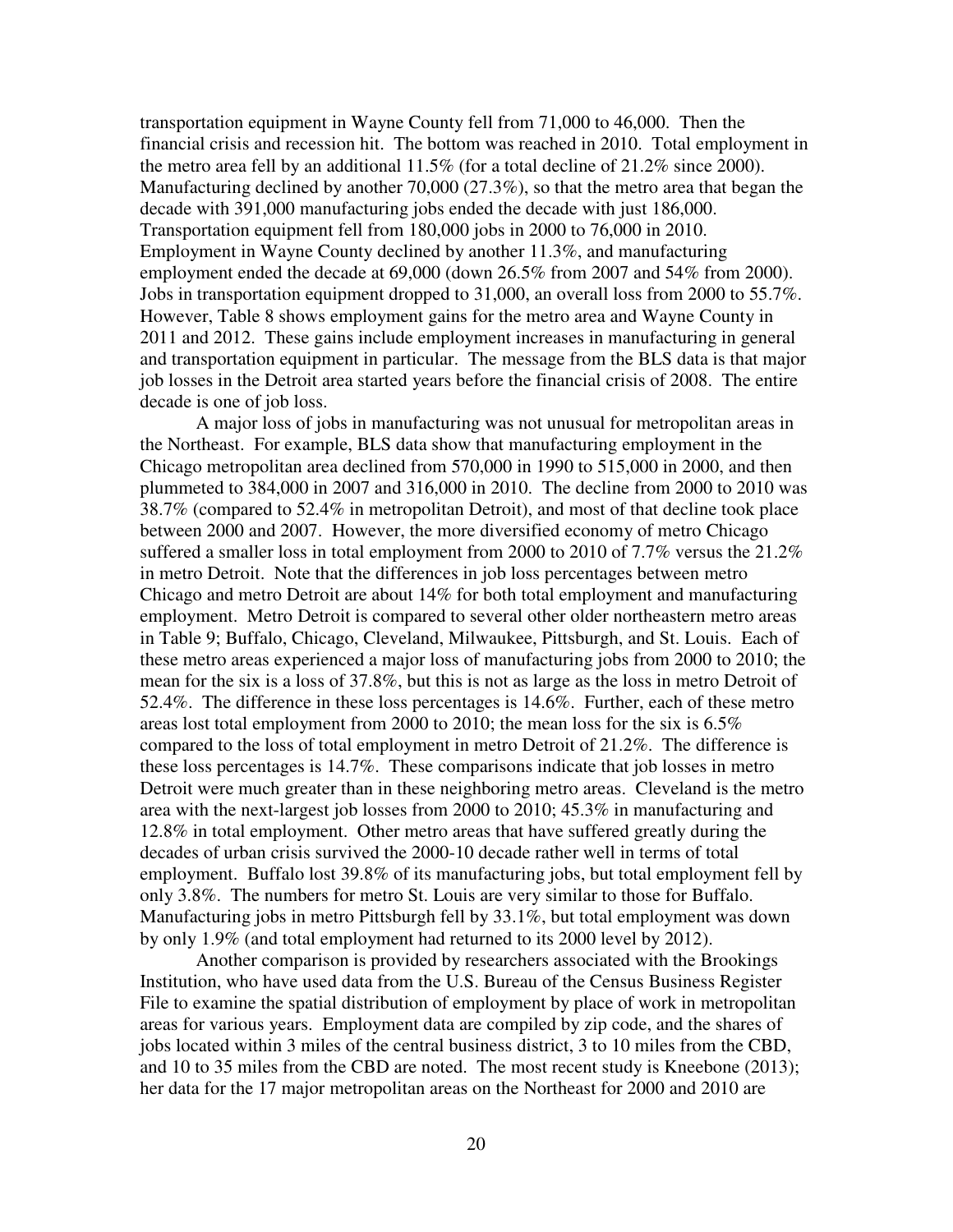displayed in Table 10. A major finding is that the share of jobs located beyond 10 miles from the CBD increased in 14 of the 17 metro areas, including Detroit. However, Kneebone (2013) shows that most of this shift took place between 2000 and 2007. The share of jobs located beyond 10 miles from the Detroit CBD stood at 77.4% in 2010, up from 76.1% in 2000. By this measure employment in the Detroit metro area is the most decentralized among these metro areas (indeed, among all 100 metro areas in the study). However, the increase in decentralization from 2000 to 2010 is relatively minor. By far the more important finding for purposes of this study is the change in total employment recorded by the Census in this source. The change in employment within 35 miles of the Detroit CBD from 2000 to 2010 of 1.856 million to 1.381 million is a decline of 25.6%. This decline is the largest among the 17 metro areas, and is rivaled only by the 20.1% decline in the Cleveland metro area. The mean change in employment in Table 9 for the 17 metro areas from 2000 to 2010 is -6.5%. The decline in employment located within 10 miles of the Detroit CBD was from 444,000 to 312,000 – a drop of 29.7%. If total employment had remained at its 2000 level, employment within 10 miles of the CBD in 2010 would have been 419,000 (or if the proportion of jobs located within 10 miles of the CBD had remained at its 2000 figure, employment within 10 miles of the CBD would have been 330,000). In other words, 81.1% of the decline of employment within 10 miles of the CBD was a result of the decline in total employment.

Real estate markets in the city of Detroit collapsed. The Case-Shiller Home Price Index shows that metro Detroit did not really participate in the housing market bubble that took place from 2000 to 2006. Housing prices increased by 27.0% in metro Detroit and 126.3% in the ten-city index from 2000 to 2006. From these high points housing prices dropped by 46.7% in metro Detroit (as of 2011) and 34.6% in the ten-city index (as of 2012). In short, metro Detroit did not experience a housing market bubble, but the decline in housing prices starting in 2006 was greater than that recorded in the ten-city index. Data on single-family housing prices for the city of Detroit are provided by Zillow. The median selling price was \$73,000 in 2004, and it increased to \$82,000 in 2007. The median price was \$73,000 in 2008, but the market collapsed to \$24,000 in 2009. The low point of \$16,000 was reached in May of 2011, and the current median price in 2013 is \$27,000. LoopNet reports that the asking price for multifamily property (per unit) in the city of Detroit fell from \$30,000 in 2007 to \$10,000 in 2011 (current asking price is \$12,000 as of mid-2013).

Commercial real estate markets display a mixed picture. The office market has experienced high vacancy rates, declining asking rents, and very slow recovery while the metro industrial market has recovered from the high vacancy rates of 2010 (albeit with low asking rents). Data on these markets are provided by Newmark Grubb Knight Frank (2013). The office vacancy rate was in the 21%-22% range from 2003 to 2007, and then increased steadily to 27.5% in 2011. While the increase in the vacancy rate was about 5.5%, a vacancy rate of 27.5% is at the depression level. The highest national office vacancy rate was 16.5% in 2010. As of the second quarter of 2013 the metro Detroit vacancy rate of 25.7% is the highest among the 53 office markets that are tracked by Newmark Grubb Knight Frank – higher even than Las Vegas (25.1%) and Phoenix (24.0%). The national vacancy rate as of 2Q 2013 is 15.2%. Asking rents in metro Detroit fell from \$20.50 per square foot per year to \$18.25 in 2011. Furthermore, it is well known that asking rents do not fluctuate as much as effective rents that take into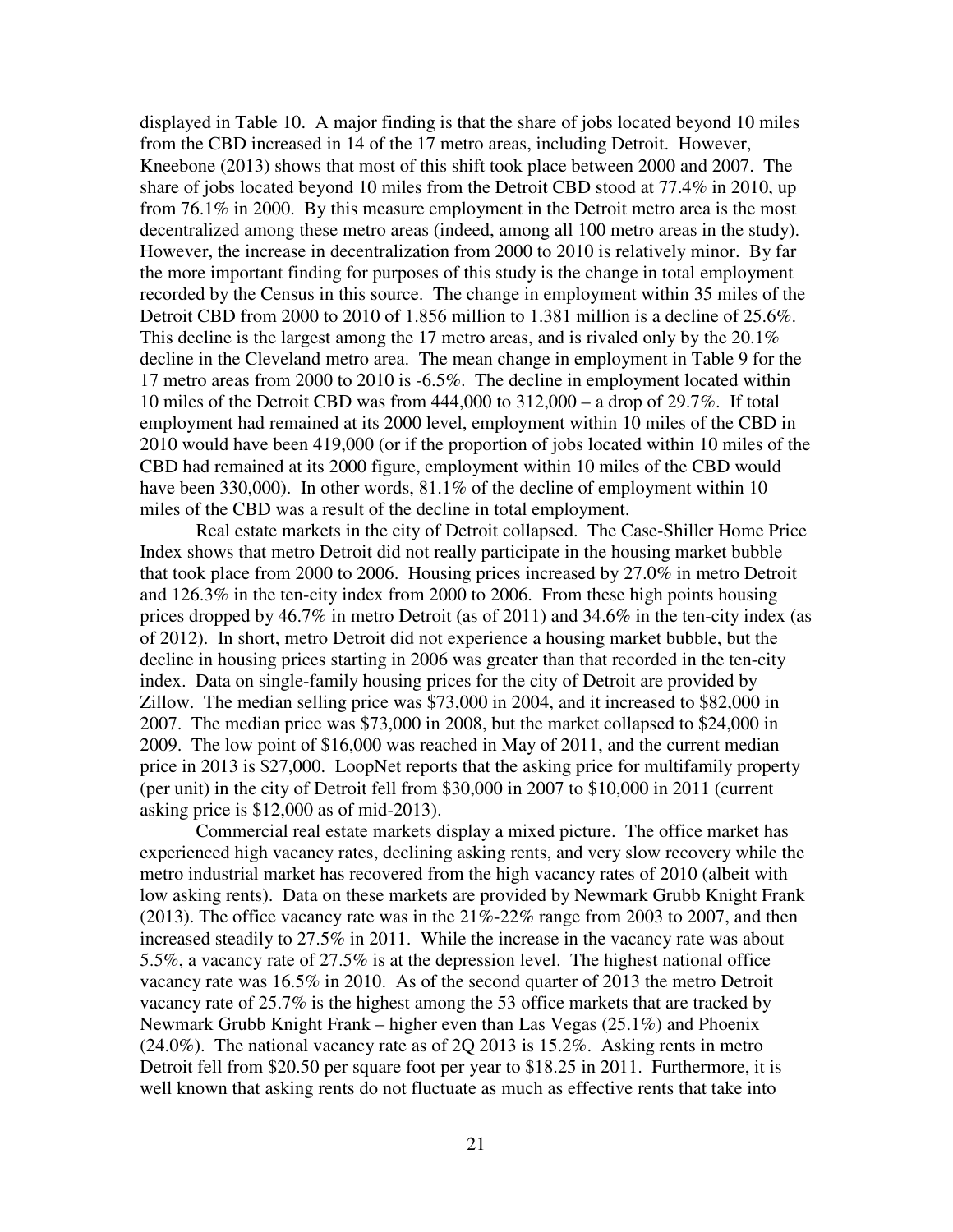account the various incentives offered to tenants. The office vacancy rate in the Detroit CBD began the decade at 20.0% in 2001, but it jumped to 30.0% in 2003. This vacancy rate remained in the range of 28% to 31% from 2003 to 2010, and then increased to 34.0% in 2011. The vacancy rate has since declined to 27.1% as of 2Q 2013. LoopNet reports that office property asking prices in the city fell from \$65 per square foot in 2007 to \$35.00 in 2012. However, it is worth noting that the CBD office market is a relatively small 13.3 million square feet while the suburban market consists of 58.2 million square feet. The vacancy rate in the metro Detroit industrial market was 10.5% in 2005 and 14.0% in 2007. From this point it increased to 16.5% in 2010, but it has returned to 10.6% as of 2Q 2013. Asking rents fell from \$5.00 per square foot per year in 2003 to \$4.00 in 2011. Median asking rents have increased only marginally to \$4.25 in 2013, which may account for the sizable drop in the vacancy rate. However, the vacancy rate in the city of Detroit is 24.5% as of 2Q 2013 (with median asking rent of \$2.78). The industrial market in metro Detroit is one of the largest in the nation with 366 million square feet (44.6 msf in the city of Detroit), which ranks tenth out of 51 markets followed by Newmark Grubb Knight Frank. Metro Chicago has the largest industrial market with 1.06 trillion square feet.

Other economic and social indicators show that conditions in the city of Detroit worsened during the 2000-2010 decade. The murder rate increased from 41 to 43 per 100,000 population. The poverty rate increased from 26.1% in 2000 to 36.2% in 2010, and median family income fell in nominal terms by 28.9% from \$43,592 in 1999 to \$31,017 in 2009 (after the increase in the 1990s noted above). Kneebone, Nadeau, and Berube (2011) found that the number of people living in high-poverty census tracts increased by 172,000 to 265,000 from 2000 to 2005-2009 (based on the American Community Survey). The percentage of single-parent families with children increased from 63.1% to 70.8%. One positive indicator is a continued decline in the percentage of adults who had not graduated from high school – from  $30\%$  to  $23\%$ . However, only  $12\%$ of adults in the central city had graduated from college as of 2010. Several econometric studies show that the percentage of adults with college degrees is the one variable that most consistently is related to economic growth for an urban area. The national average is 26%.

The dire condition of city services in Detroit has been described in graphic journalistic detail by LeDuff (2013). He visited the scene of an arson fire and saw that the firemen were equipped with (2013, p. 48) "… melted helmets, boots with holes, and coats covered with thick layers of carbon that made them the equivalent of walking matchsticks." Also (2013, p. 52), "Even the alarm in the firehouse was broken. And since no one from headquarters had bothered to come out to fix it, one of the boys here jerry-rigged it into some Rube Goldberg mousetrap contraption. When a call comes to the station, a fax paper rolls out of the printer containing the directions to the fire. So someone had it rigged where the fax paper pushed over a door hinge with a screw mounted on it. The screw touched an electrified metal plate that was wired to the alarm, which completed the electrical circuit. The bell rang."

 This section shows that the city of Detroit suffered larger losses of population and jobs than the other major central cities of the Northeast during the 2000-2010 decade, and some of the results of these losses were a jump in the poverty rate, a drastic decline in median family income, an increase in the murder rate, and an increase in the percentage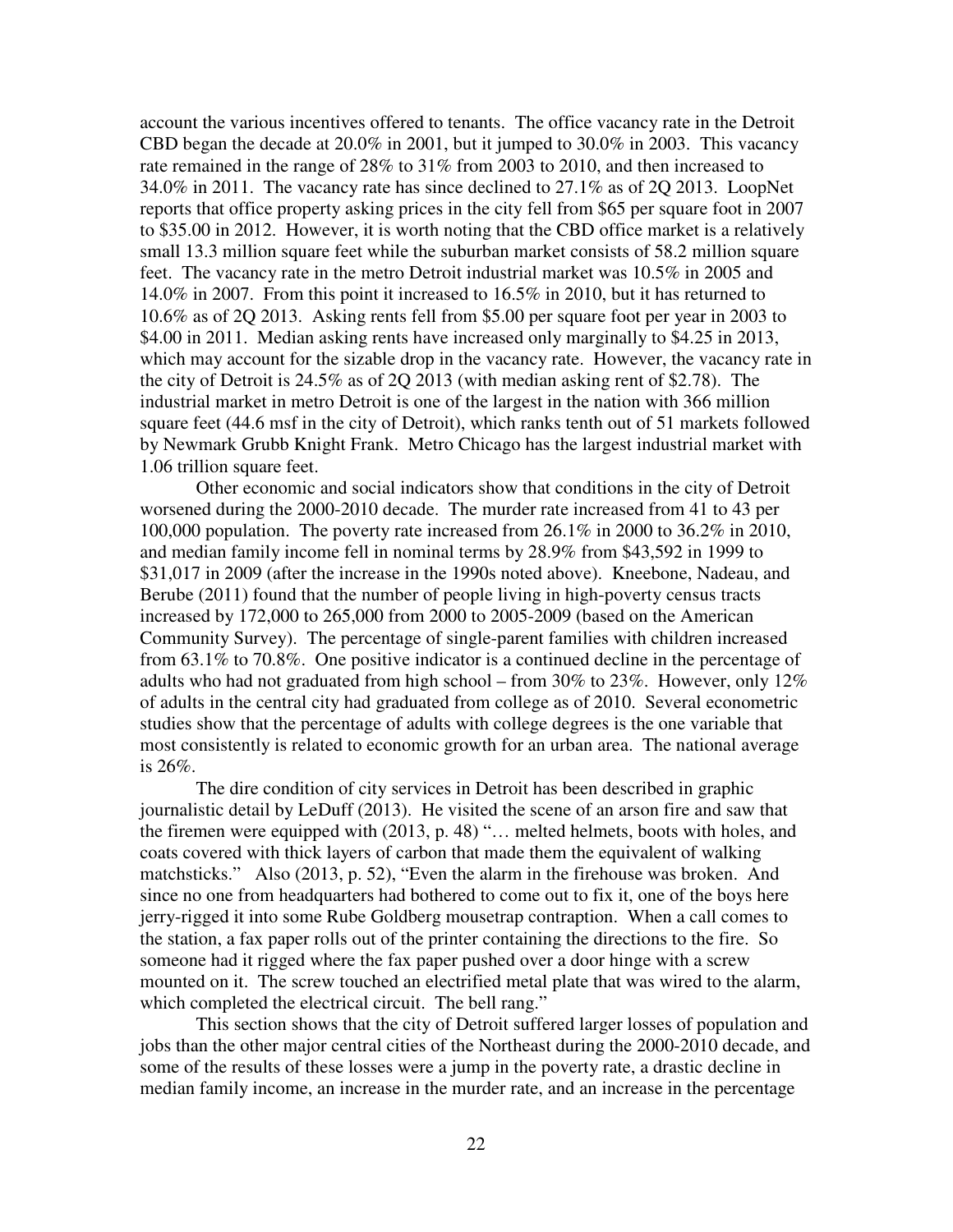of single-parent families to an astonishing 71%. And surely all of these negative effects reinforce each other – Myrdal's (1944) vicious circle.

## **Table 7 Employment by Place of Residence: City of Detroit (1000s)**

| Industry                             | 2000  | 2007- |
|--------------------------------------|-------|-------|
|                                      |       | 2011  |
| Total                                | 331.4 | 224.8 |
| Construction                         | 12.2  | 7.8   |
| Manufacturing                        | 62.2  | 27.9  |
| <b>Wholesale Trade</b>               | 7.7   | 3.8   |
| <b>Retail Trade</b>                  | 31.6  | 22.8  |
| Transp., Warehousing, Utilities      | 22.2  | 13.7  |
| Information                          | 9.5   | 4.8   |
| <b>FIRE</b>                          | 19.1  | 11.6  |
| Prof., Sci., Mgmt., Admin.           | 29.7  | 21.9  |
| Waste Mgmt. Services                 |       |       |
| Education, Health Care, Social       | 69.3  | 58.7  |
| Assistance                           |       |       |
| Arts, Entertainment, Recreation,     | 28.8  | 26.9  |
| Accommodation, Food Services         |       |       |
| Other Services (excl. public admin.) | 18.3  | 11.1  |
| <b>Public Administration</b>         | 20.2  | 13.4  |

Sources: Census of Population (2000) and American Community Survey (2011).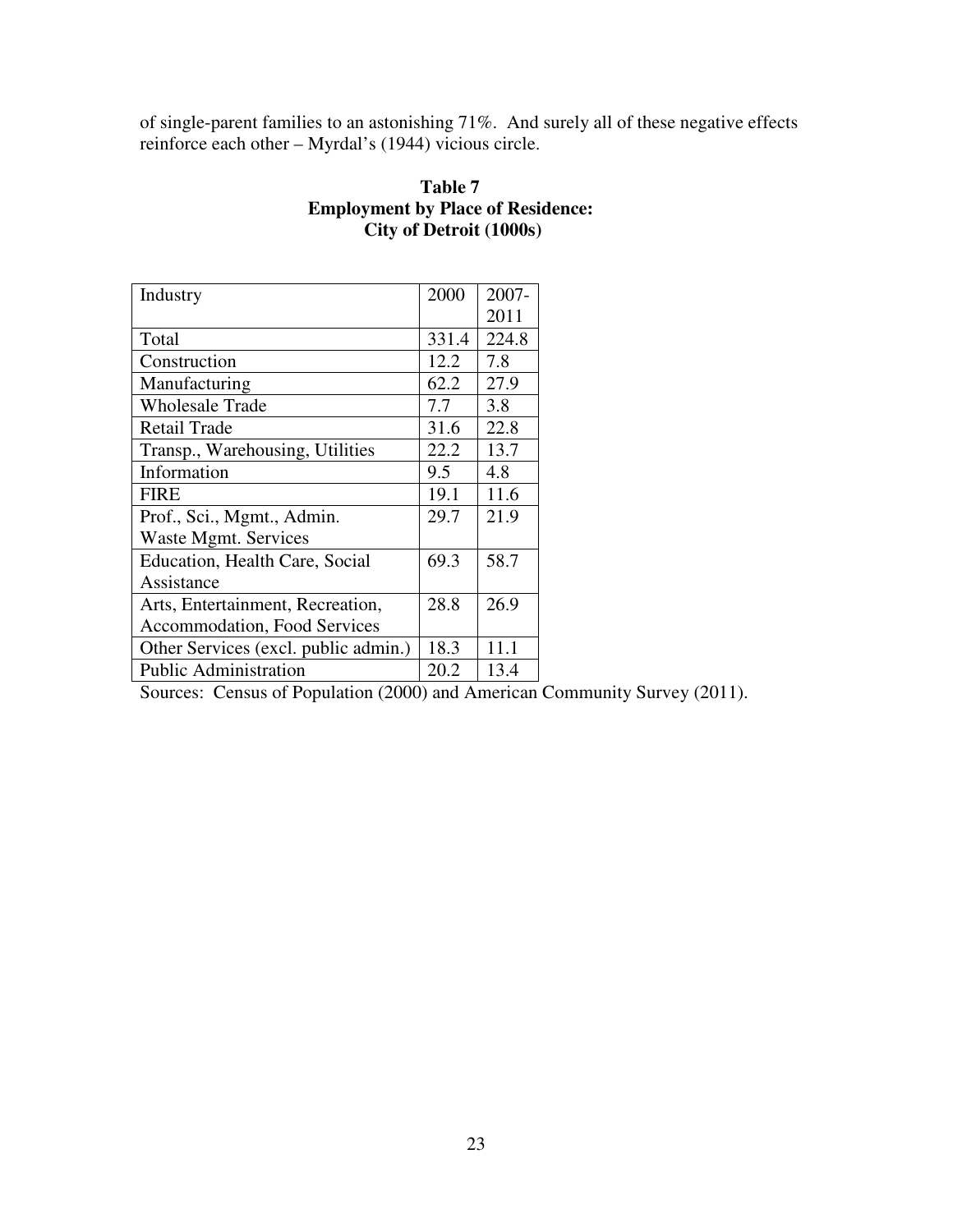| Year | <b>MSA</b> | <b>MSA</b> | <b>MSA</b> | Wayne  | Wayne  | Wayne   |
|------|------------|------------|------------|--------|--------|---------|
|      | Total      | Manuf.     | Transp.    | County | County | County  |
|      |            |            | Equip.     | Total  | Manuf. | Transp. |
|      |            |            |            |        |        | Equip.  |
| 1990 | 1911       | 356        | 153        | 894    | 154    | 66      |
| 1991 | 1871       | 344        | 150        | 863    | 150    | 67      |
| 1992 | 1883       | 344        | 153        | 852    | 144    | 66      |
| 1993 | 1912       | 347        | 153        | 852    | 143    | 65      |
| 1994 | 1985       | 368        | 161        | 867    | 149    | 69      |
| 1995 | 2033       | 376        | 161        | 876    | 149    | 68      |
| 1996 | 2080       | 373        | 160        | 886    | 148    | 68      |
| 1997 | 2106       | 372        | 160        | 886    | 145    | 67      |
| 1998 | 2139       | 377        | 167        | 892    | 146    | 68      |
| 1999 | 2147       | 382        | 175        | 889    | 145    | 70      |
| 2000 | 2203       | 391        | 180        | 911    | 150    | 71      |
| 2001 | 2137       | 359        | 166        | 886    | 139    | 64      |
| 2002 | 2088       | 332        | 162        | 853    | 125    | 63      |
| 2003 | 2064       | 312        | 152        | 837    | 116    | 60      |
| 2004 | 2045       | 298        | 143        | 826    | 113    | 60      |
| 2005 | 2044       | 287        | 135        | 818    | 107    | 56      |
| 2006 | 2000       | 270        | 124        | 801    | 101    | 52      |
| 2007 | 1962       | 256        | 116        | 781    | 94     | 46      |
| 2008 | 1899       | 233        | 100        | 757    | 84     | 38      |
| 2009 | 1742       | 182        | 75         | 698    | 67     | 29      |
| 2010 | 1736       | 186        | 76         | 693    | 69     | 31      |
| 2011 | 1786       | 205        | 85         | 705    | 74     | 35      |
| 2012 | 1827       | 219        | 92         | 716    | 79     | 38      |

**Table 8 Employment by Place of Work (1000s)** 

Source: Bureau of Labor Statistics.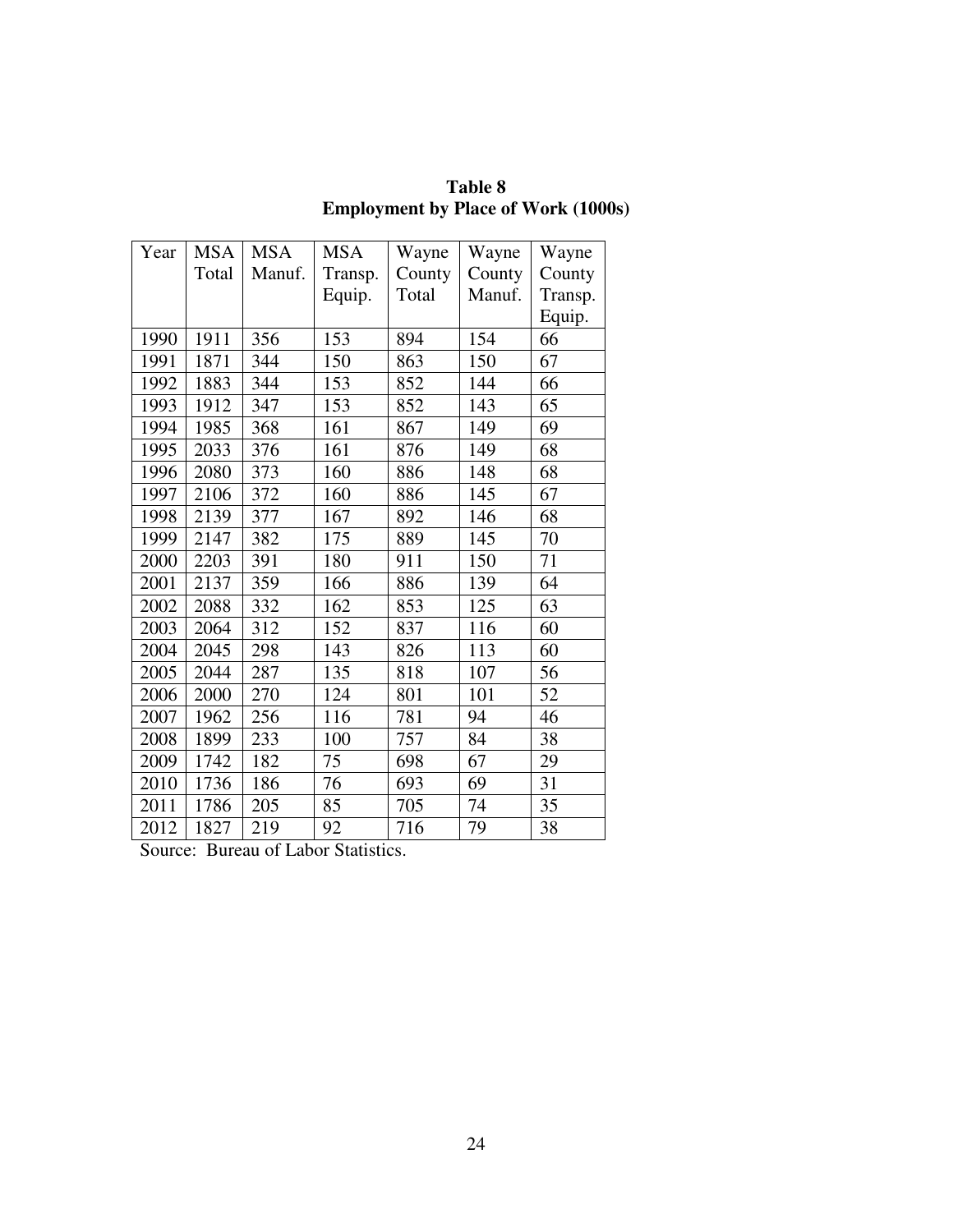### **Table 9 Employment by Place of Work: Selected Metro Areas (1000s)**

| Metro Area     | 1990 | 2000 | 2007 | 2010 | 2012 |
|----------------|------|------|------|------|------|
| <b>Buffalo</b> |      |      |      |      |      |
| Total          | 548  | 559  | 548  | 538  | 547  |
| Manuf.         | 93   | 83   | 60   | 50   | 51   |
| Chicago        |      |      |      |      |      |
| Total          | 3479 | 3910 | 3873 | 3607 | 3709 |
| Manuf.         | 570  | 515  | 384  | 316  | 322  |
| Cleveland      |      |      |      |      |      |
| Total          | 1028 | 1136 | 1072 | 991  | 1017 |
| Manuf.         | 212  | 196  | 143  | 116  | 123  |
| Milwaukee      |      |      |      |      |      |
| Total          | 757  | 870  | 860  | 809  | 821  |
| Manuf.         | 161  | 165  | 133  | 113  | 120  |
| Pittsburgh     |      |      |      |      |      |
| Total          | 1040 | 1147 | 1146 | 1125 | 1145 |
| Manuf.         | 131  | 130  | 100  | 87   | 90   |
| St. Louis      |      |      |      |      |      |
| Total          | 1188 | 1338 | 1358 | 1287 | 1299 |
| Manuf.         | 206  | 173  | 135  | 107  | 110  |
| Detroit        |      |      |      |      |      |
| Total          | 1911 | 2203 | 1962 | 1736 | 1827 |
| Manuf.         | 356  | 391  | 256  | 186  | 219  |

Source: Bureau of Labor Statistics.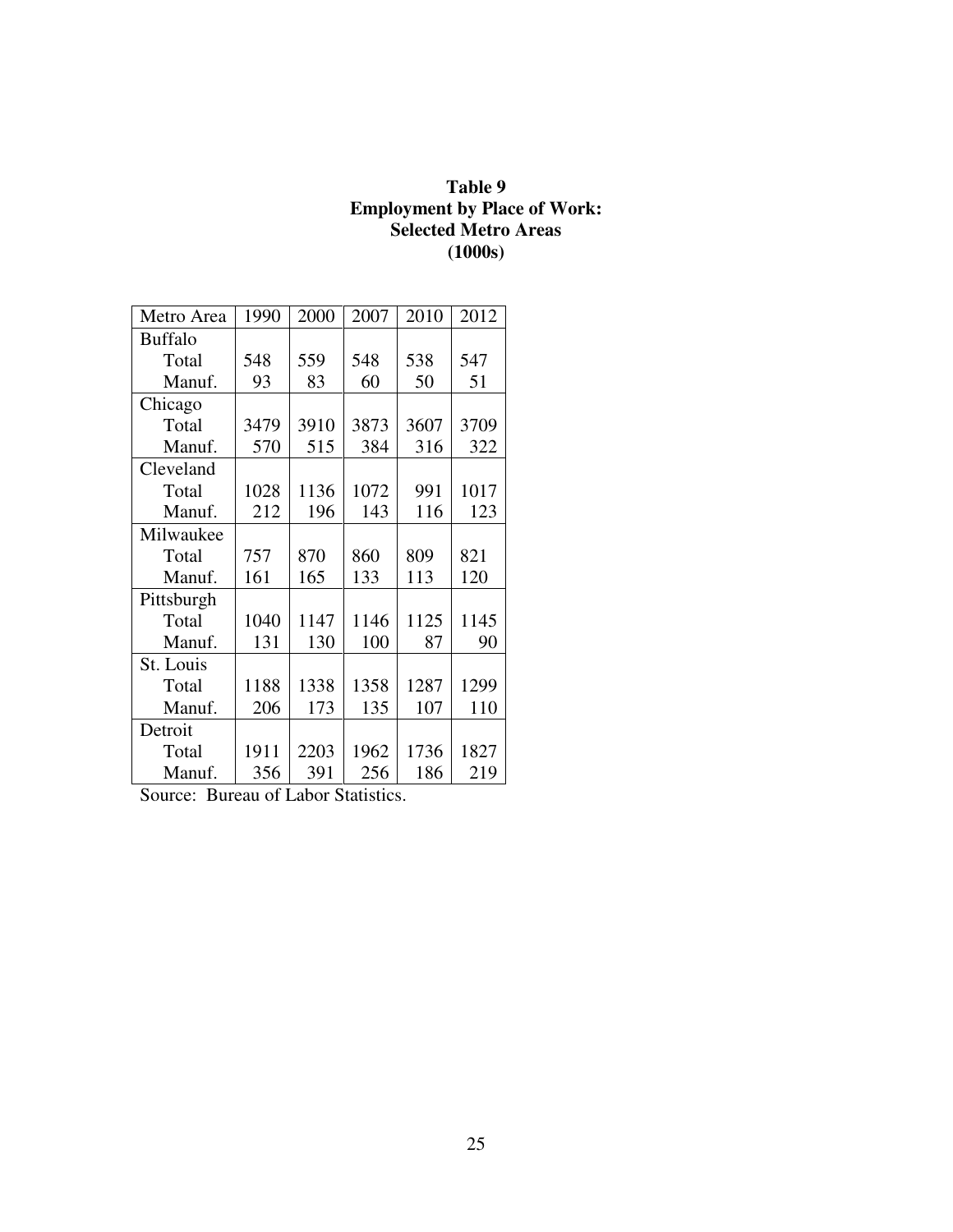| Metro            | Empl.   | Share | Share  | Share     | Empl.    | Share | Share  | Share   |
|------------------|---------|-------|--------|-----------|----------|-------|--------|---------|
| Area             | 2000    | w/in  | $3-10$ | $10 - 35$ | 2010     | w/in  | $3-10$ | $10-35$ |
|                  | (1000s) | 3 mi. | mi.    | mi.       | (1000s)  | 3 mi. | mi.    | mi.     |
| <b>Baltimore</b> | 1017    | 19.3  | 35.3   | 45.5      | 1046     | 17.5  | 32.3   | 50.2    |
|                  |         |       |        |           | $+2.9\%$ |       |        |         |
| <b>Boston</b>    | 2173    | 28.3  | 24.0   | 47.7      | 2042     | 29.2  | 23.6   | 47.2    |
|                  |         |       |        |           | $-6.0\%$ |       |        |         |
| <b>Buffalo</b>   | 476     | 21.6  | 50.1   | 28.3      | 456      | 18.1  | 51.3   | 30.6    |
|                  |         |       |        |           | $-4.2\%$ |       |        |         |
| Chicago          | 3803    | 18.5  | 13.8   | 67.7      | 3374     | 19.5  | 13.1   | 67.4    |
|                  |         |       |        |           | $-11.3%$ |       |        |         |
| Cincinnati       | 934     | 19.7  | 30.8   | 49.5      | 858      | 17.7  | 29.5   | 52.8    |
|                  |         |       |        |           | $-8.1\%$ |       |        |         |
| Cleveland        | 1041    | 17.5  | 39.6   | 43.0      | 832      | 15.4  | 38.1   | 46.5    |
|                  |         |       |        |           | $-20.1%$ |       |        |         |
| Columbus         | 790     | 23.7  | 45.9   | 30.4      | 741      | 21.2  | 43.4   | 35.4    |
|                  |         |       |        |           | $-6.2\%$ |       |        |         |
| Detroit          | 1856    | 7.3   | 16.6   | 76.1      | 1381     | 7.3   | 15.3   | 77.4    |
|                  |         |       |        |           | $-25.6%$ |       |        |         |
| Indianapolis     | 771     | 22.3  | 44.5   | 33.1      | 732      | 19.5  | 40.5   | 40.1    |
|                  |         |       |        |           | $-5.1\%$ |       |        |         |
| Kansas City      | 878     | 20.5  | 31.5   | 48.0      | 831      | 16.9  | 29.9   | 53.3    |
|                  |         |       |        |           | $-5.4\%$ |       |        |         |
| Milwaukee        | 784     | 22.6  | 42.0   | 35.4      | 731      | 24.1  | 38.1   | 37.8    |
|                  |         |       |        |           | $-6.8\%$ |       |        |         |
| Minn. - St. P.   | 1593    | 26.1  | 44.5   | 29.4      | 1531     | 25.1  | 41.5   | 33.4    |
|                  |         |       |        |           | $-3.9\%$ |       |        |         |
| New York         | 6767    | 31.5  | 21.4   | 47.0      | 6438     | 30.9  | 23.0   | 46.1    |
|                  |         |       |        |           | $-4.9\%$ |       |        |         |
| Philadelphia     | 2441    | 16.7  | 21.8   | 61.5      | 2310     | 15.2  | 20.8   | 64.0    |
|                  |         |       |        |           | $-5.4\%$ |       |        |         |
| Pittsburgh       | 1005    | 26.2  | 29.7   | 44.1      | 982      | 25.2  | 29.5   | 45.2    |
|                  |         |       |        |           | $-2.3\%$ |       |        |         |
| St. Louis        | 1149    | 14.9  | 27.5   | 57.6      | 1083     | 13.2  | 25.6   | 61.2    |
|                  |         |       |        |           | $-5.7\%$ |       |        |         |
| Washington       | 2001    | 21.7  | 32.7   | 45.5      | 2166     | 21.8  | 31.0   | 47.1    |
|                  |         |       |        |           | $+8.2\%$ |       |        |         |

## **Table 10 Spatial Patterns of Employment by Place of Work in Northeastern Metro Areas**

Source: Kneebone (2013).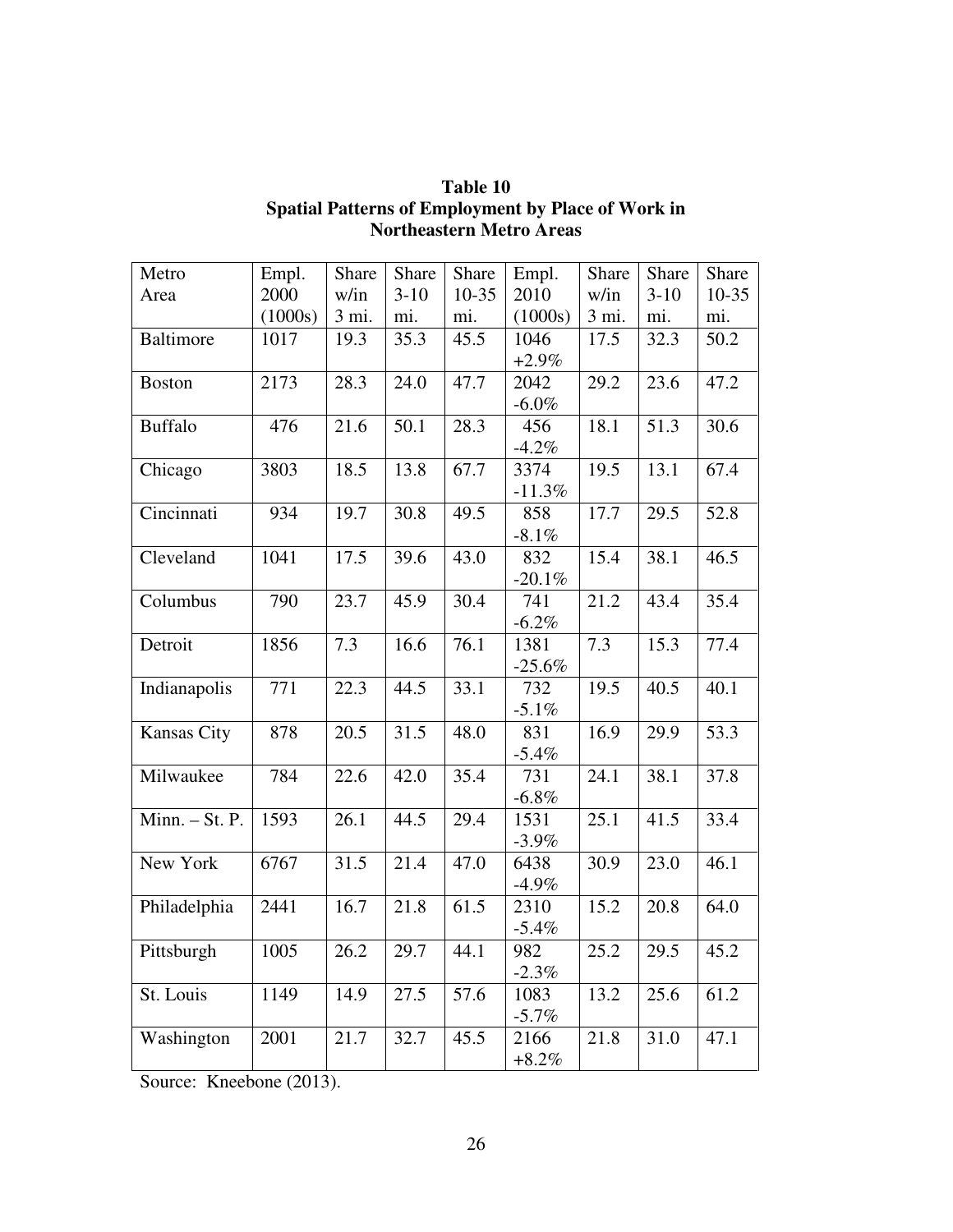### **Conclusion**

This paper has reviewed the fiscal and economic history of the city of Detroit, and finds that the filing for bankruptcy by the City took place at the end of a particularly disastrous decade for the city in terms of its own history and in comparison to other major central cities in the Northeast. Yes, Detroit had been in decline for decades (although the decade of the 1990s provided some reason for hope), but prior to the current period the City had found the ways and means to avoid bankruptcy. Withdrawal of support for the City by the federal government and the State of Michigan is implicated, but so are declining incomes and tax revenues in nominal terms.

 McDonald (2008) claimed that the vicious circle was at work during the years of urban crisis approximately from 1970 to 1990 – but Detroit was not unique in this regard. Yes, the urban crisis was very bad in Detroit, but the City found ways to avoid bankruptcy. The advent of casinos and the wagering tax in 1996 helped for several years, but this source of tax revenue stopped growing. In the most recent decade the City ran out of fiscal ammunition because the economic situation had become much worse. Other writers more interested in local politics place blame on local officials. For example, Malanga (2013), a senior fellow at the conservative Manhattan Institute, points the finger at Mayor Coleman Young. In his opinion (2013, p. A13),

"The truth is that Detroit was a failed city long before it became insolvent, thanks to the virtual collapse of its municipal government during Young's 1974-1994 reign as major."

Malanga asserts that Young governed divisively and therefore exacerbated the flight of whites to the suburbs and relied on federal aid that subsequently largely has been withdrawn. Young was followed in the mayor's chair for two terms by State Supreme Court Justice Dennis Archer, and then by Kwame Kilpatrick. Mayor Kilpatrick was elected in 2001 and served until he was indicted for obstruction of justice in 2008. He was convicted on 24 federal counts that include mail fraud and racketeering. David Bing, the former NBA star, succeeded Kilpatrick in 2009 and found a city government near bankruptcy. Malanga allows that:

"While Young was not directly responsible for the public pension obligations that led to the city's bankruptcy, his poor governance and hostility toward the middle class drove the tax base away."

If that is true, Mayor Young was governing in a manner that is distinctive. I have felt that effective central city mayors wake up in the morning and ask themselves, "What can I do today that will hold the middle class in the city? And what can we do that will attract more middle class residents?" For example, for all of their faults, I think that both of the mayors of Chicago named Daley asked themselves these questions virtually every day. However, I shall eschew assigning primary blame to individual officials.

 The recent book *Driving Detroit* by Galster (2012) takes a long-run view of Detroit's problems and suggests that its history is marked by three "drivers:"

- Economy dominated by the auto industry, with its volatility, insecurities, and history of labor-capital conflict,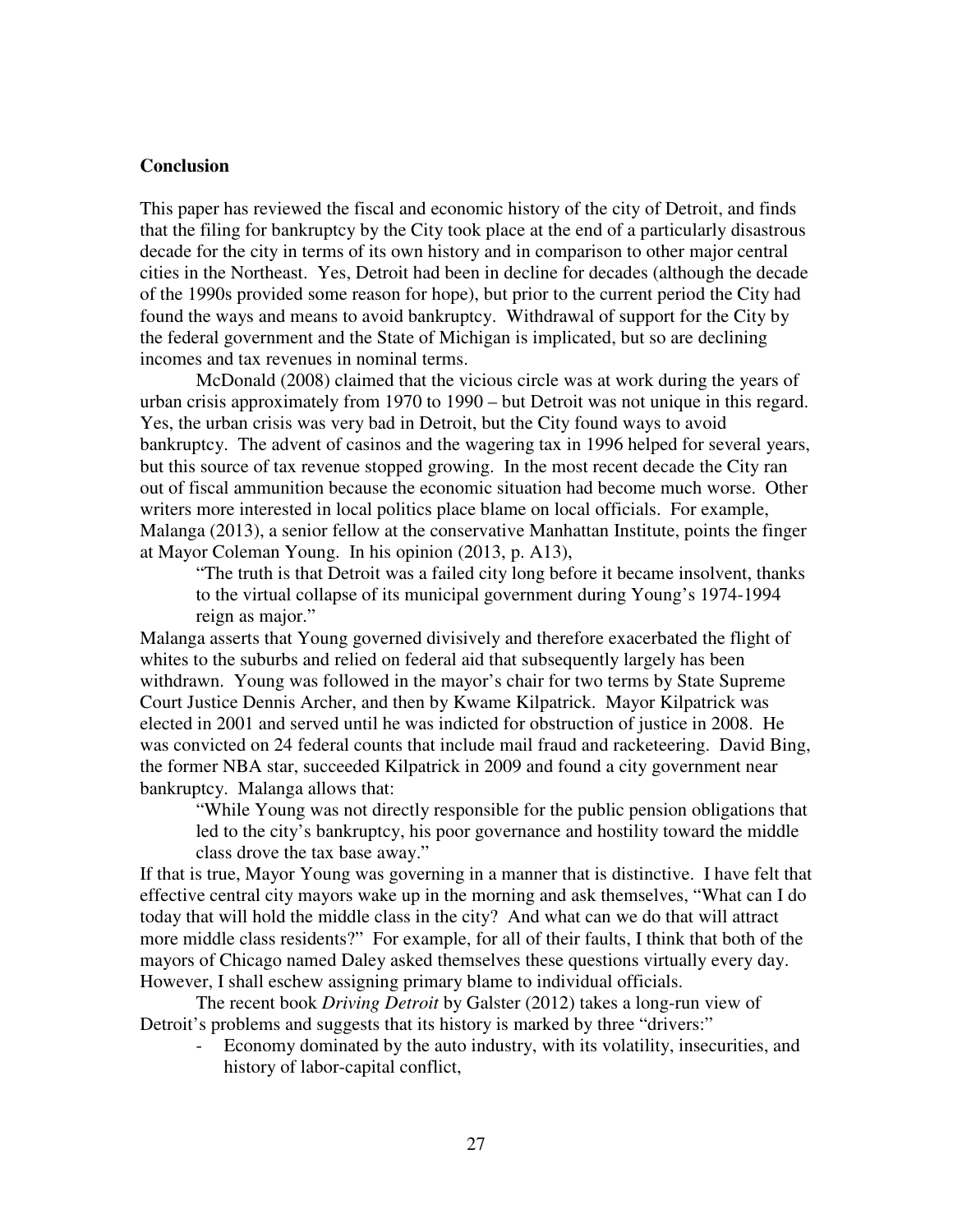- Fragmented political structure that encourages housing construction on the urban fringe, which leads to decline and abandonment in the central city, and
- Two competing tensions labor and capital and racial (white and black) that lead to a "them versus us" mentality.

In short, the racial divisions and central city decline are a tragic outcome of motivations that made sense at the individual level, but were dysfunctional for the whole. Galster (2012, pp. 290-291) argues that Detroit is the extreme version of urban problems compared to other northern urban areas because of:

- The heavy concentration in the auto industry and its "pernicious" idiosyncracies,"
- Importation of vast numbers of black and white southerners (and their racial attitudes) to work in industry,
- The fragmented political structure that permits whites to escape the problems on the central city, with the resulting dominance by blacks of the central city. The situation in Detroit is not without hope. The three major American auto

companies have survived and are making profits, and Tables 7 and 8 show that employment, both in manufacturing and in total, have increased between 2010 and 2012. Emergency Manager Orr (2013) recognizes that a bail-out of the City is not coming from the State or the federal government, and is devising a plan to improve city services as part of the bankruptcy process. Furthermore, a new book by Katz and Bradley (2013, pp. 131-141) on innovative economic development policies and projects in urban areas finds "…an innovation district in the unlikeliest of places." That unlikely place is downtown Detroit. The leader in this transformation is Dan Gilbert, the founder of Quicken Loans (and owner of the Cleveland Cavaliers of the NBA). He brought some 7,000 employees to downtown Detroit and purchased at least 15 buildings in the area. While his efforts followed the efforts of other groups such as the Kresge Foundation, Invest Detroit, the Detroit Downtown Partnership, and the Detroit Economic Growth Corporation, Gilbert seems to have induced others such as Blue Cross Blue Shield of Michigan, Compuware, and DTE Energy to follow. Also, several tech start-ups have emerged. All of this can be built around the four major downtown anchors – Henry Ford Hospital, Detroit Medical Center, Wayne State University, and the College for Creative Studies (meds and eds). As Katz and Bradley (2013) note, this sort of combination of meds, eds, finance, and tech has been successful in several other cities. Is a major transformation of Detroit underway that will save the city?

#### **References**

- Bernstein, J. (2013) What went wrong in Detroit, and the road ahead, *Economix*, July 19, 2013, online document accessed August 2013.
- Centers for Disease Control (1997) Urban community intervention to prevent Halloween arson – Detroit, Michigan, 1985-1996. Online CDC report accessed August 2013.
- Citizens Research Council of Michigan (1991) Fiscal trends in the City of Detroit, CRCM, Detroit, MI, online document accessed August 2013.

Citizens Research Council of Michigan (1996) Detroit: At the fiscal crossroads,